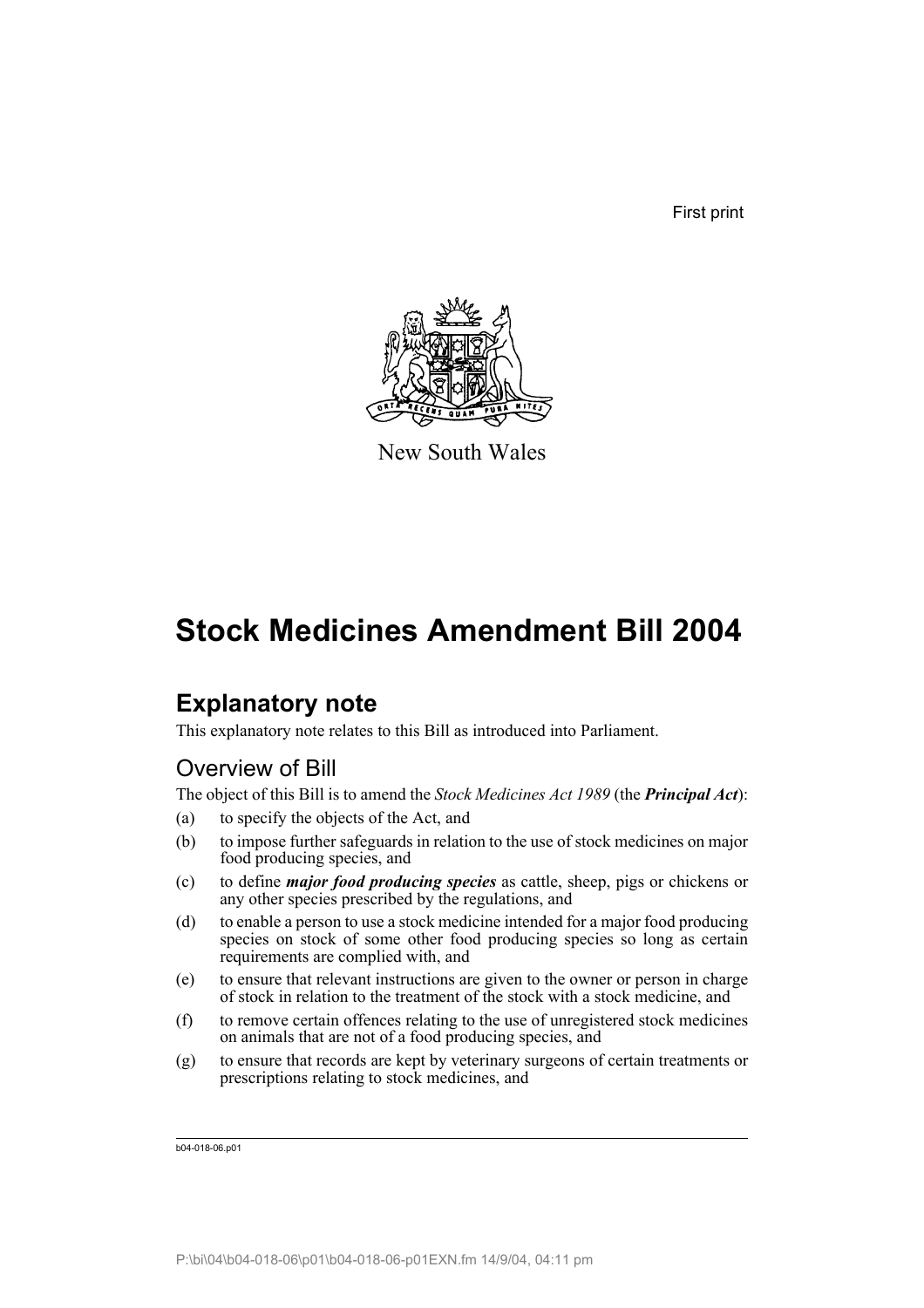Explanatory note

- (h) to remove offences relating to the advertising of stock medicines, and
- (i) to extend the grounds on which orders may be made under the Act prohibiting or regulating the use of a stock medicine or recalling a stock medicine, and
- (j) to repeal provisions of the Act the operation of which is currently suspended under the *Agricultural and Veterinary Chemicals (New South Wales) Regulation 2000* because those provisions are covered by Commonwealth law, and
- (k) to enable penalty notices to be issued for offences against the Act or the regulations, and
- (l) to make other miscellaneous amendments.

The Bill also makes consequential amendments to several Acts.

# Outline of provisions

**Clause 1** sets out the name (also called the short title) of the proposed Act.

**Clause 2** provides for the commencement of the proposed Act.

**Clause 3** is a formal provision that gives effect to the amendments to the Principal Act set out in Schedule 1.

**Clause 4** is a formal provision that gives effect to the consequential amendments to Acts set out in Schedule 2.

# **Regulation of use of stock medicines**

**Schedule 1 [3]** inserts definitions of *food producing species*, *major food producing species* and *registered stock medicine* into the Principal Act.

Part 5 of the Principal Act contains provisions relating to the control of stock medicines.

**Schedule 1 [11]** inserts proposed section 36A into the Principal Act which defines certain terms used in Part 5. The term *use instructions* is defined to mean the instructions that are required or permitted by the Agvet Code of the Commonwealth to be on the package of stock medicine relating to the use of the stock medicine on stock or the way in which stock or products of stock are to be treated after the stock medicine has been used on the stock. They include such instructions as the dosage rate, method of administration and the withholding period. A provision is also included that makes it clear that a reference in Part  $\bar{5}$  to using a stock medicine on stock includes a reference to giving it stock food that has been treated with a stock medicine. **Schedule 1 [4], [15], [16] and [17]** contain consequential amendments.

**Schedule 1 [12]** omits the offence contained in section 37 (2) of the Principal Act of a person having possession of a stock medicine that contains a restricted substance within the meaning of the *Poisons and Therapeutic Goods Act 1966* if the person has been supplied with that stock medicine in contravention of that Act. **Schedule 1 [20]** contains a consequential amendment.

Explanatory note page 2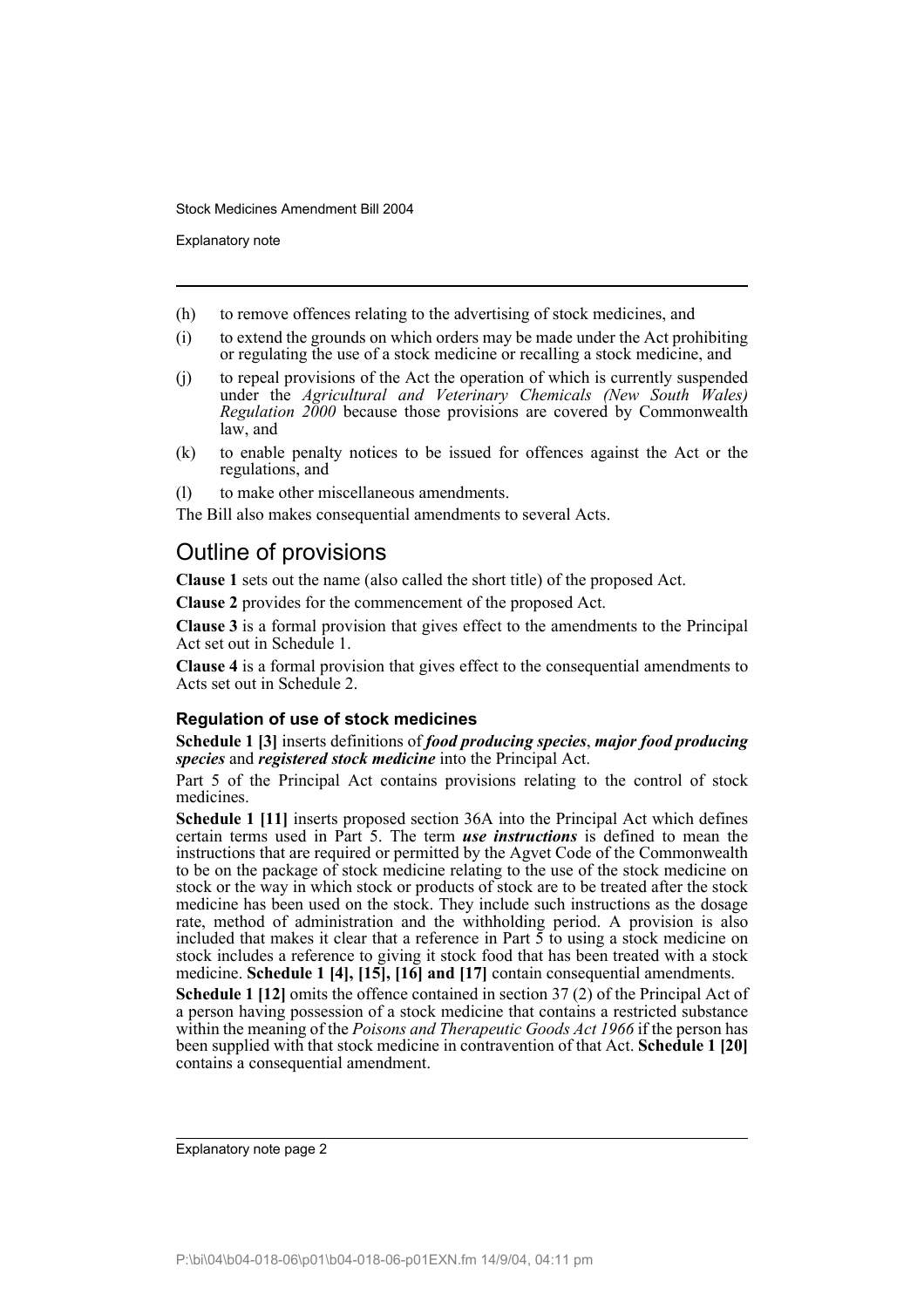Explanatory note

**Schedule 1 [13]** omits sections 38–40 of the Principal Act (and inserts new sections 38, 39, 39A–39F and 40) so as to make the following changes:

- (a) to remove the offence currently contained in section 38 (2) of the Principal Act of using an unregistered stock medicine on stock that is not a member of a food producing species and to replace it with an offence (in proposed section 39C (3)) that prevents a veterinary surgeon from prescribing or supplying an unregistered stock medicine for use on such stock unless the stock medicine complies with certain requirements,
- (b) to enable a veterinary surgeon to use or prescribe the use of an unregistered stock medicine on a particular animal under the veterinary surgeon's care (proposed sections  $39\text{\AA}$  (1) and (3) (a) and 39C (1)),
- (c) to prevent a veterinary surgeon from using or prescribing the use of a registered stock medicine in a manner that is contrary to certain use instructions unless it is for the purpose of treating a particular animal under the veterinary surgeon's care or is in accordance with certain permits or orders under the Principal Act (proposed sections 39A (2) and (3) and 39C (2)),
- (d) to give a person who is not a veterinary surgeon a defence from the offences of using an unregistered stock medicine on stock of a food producing species or a registered stock medicine in a manner that is contrary to the use instructions if the person is acting on the instructions of a veterinary surgeon or in accordance with certain permits or orders under the Principal Act (proposed sections 38 (2), 39 (2) and 39B (2)),
- (e) to give a person who is not a veterinary surgeon a defence from the offence of using a registered stock medicine in a manner that is contrary to the use instructions if the stock medicine is intended for use on stock of a major food producing species but the person is using it on stock of some other food producing species in accordance with certain use instructions (proposed sections  $\overline{39}$  (2) and  $39B$  (3)),
- (f) to ensure that if a veterinary surgeon uses or prescribes certain stock medicines or uses registered stock medicines in a manner contrary to the use instructions, or prescribes such a use of a stock medicine, the veterinary surgeon is to give written instructions containing specified information to the owner or person in charge of the stock and (where relevant) to the person supplying the stock medicine (proposed section 39D),
- (g) to require that veterinary surgeons keep records of matters referred to in paragraph (f) (proposed section 39E),
- (h) to require certain information to be provided to the owner or person in charge of stock of a food producing species by a person (other than a veterinary surgeon) who has treated the stock with a stock medicine (proposed section 39F),
- (i) to prevent a veterinary surgeon using an unregistered stock medicine on stock of a food producing species, or prescribing an unregistered stock medicine for use on such stock, or from using a registered stock medicine on stock of a

Explanatory note page 3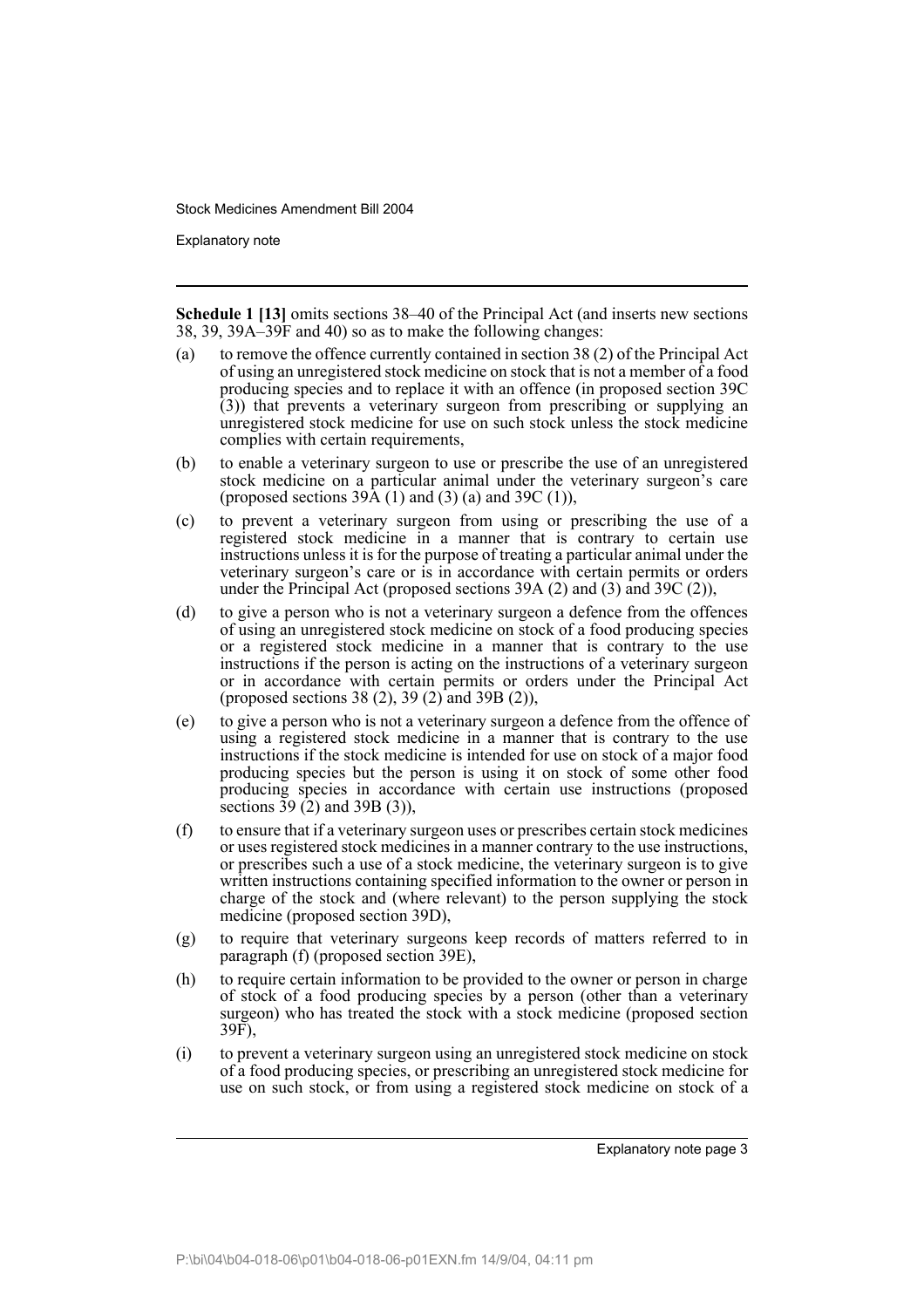Explanatory note

major food producing species, or prescribing such a use of a registered stock medicine, in a manner contrary to the use instructions if to do so would result in the stock or products from the stock containing chemical residues in contravention of the Food Standards Code of the Commonwealth (proposed section 40).

**Schedule 1 [14]** amends section 40A of the Principal Act to require the owner of stock of a food producing species to ensure that a person with whom the owner has made arrangements to sell the stock has been informed of any relevant withholding period applying to the stock if the stock has been treated with a stock medicine. Similarly, a person in charge of stock of a food producing species, in cases where the person in charge is not the owner of the stock, is to give the same information to a person with whom the person in charge has made arrangements to sell the stock on behalf of the owner. Currently, this obligation is on the owner of the stock only.

**Schedule 1 [19]** inserts proposed section 41A which makes it an offence for a person who is aware that a notice has been issued under section 55 of the Agvet Code of the Commonwealth in relation to a stock medicine to fail to deal with any such stock medicine in the person's possession in accordance with the notice.

# **Orders prohibiting or regulating the supply or use of stock medicines or recalling stock medicines**

Section 46 of the Principal Act currently enables the Director-General of the Department of Primary Industries to make orders prohibiting or regulating the use of a stock medicine or requiring its recall. **Schedule 1 [24]** expands the grounds on which such orders may be made to include, for example, grounds relating to stock medicines causing adverse effects on the promotion of trade or impeding the control or eradication of diseases and pests in animals. **Schedule 1 [25]** makes it clear that such orders may provide for exemptions. **Schedule 1 [26]** replaces the existing provisions relating to the publication of such orders to enable the Director-General to determine the most effective method of publication rather than requiring publication in a newspaper. The current requirement that such orders be published in the Gazette is retained.

**Schedule 1 [27]** replaces the existing offence of wilfully contravening such an order with an offence of contravening the order without reasonable excuse.

# **Miscellaneous amendments**

**Schedule 1 [1]** specifies the objects of the Principal Act.

**Schedule 1 [2], [5]–[10], [22], [23], [31], [35], [36], [38], [39] and [42]** repeal provisions that are currently suspended under the *Agricultural and Veterinary Chemicals (New South Wales) Regulation 2000* or are otherwise no longer required. Included in the repeal are provisions establishing a Stock Medicines Board that had functions only in relation to the suspended provisions and has therefore ceased to operate.

**Schedule 1 [18]** updates an out of date reference.

Explanatory note page 4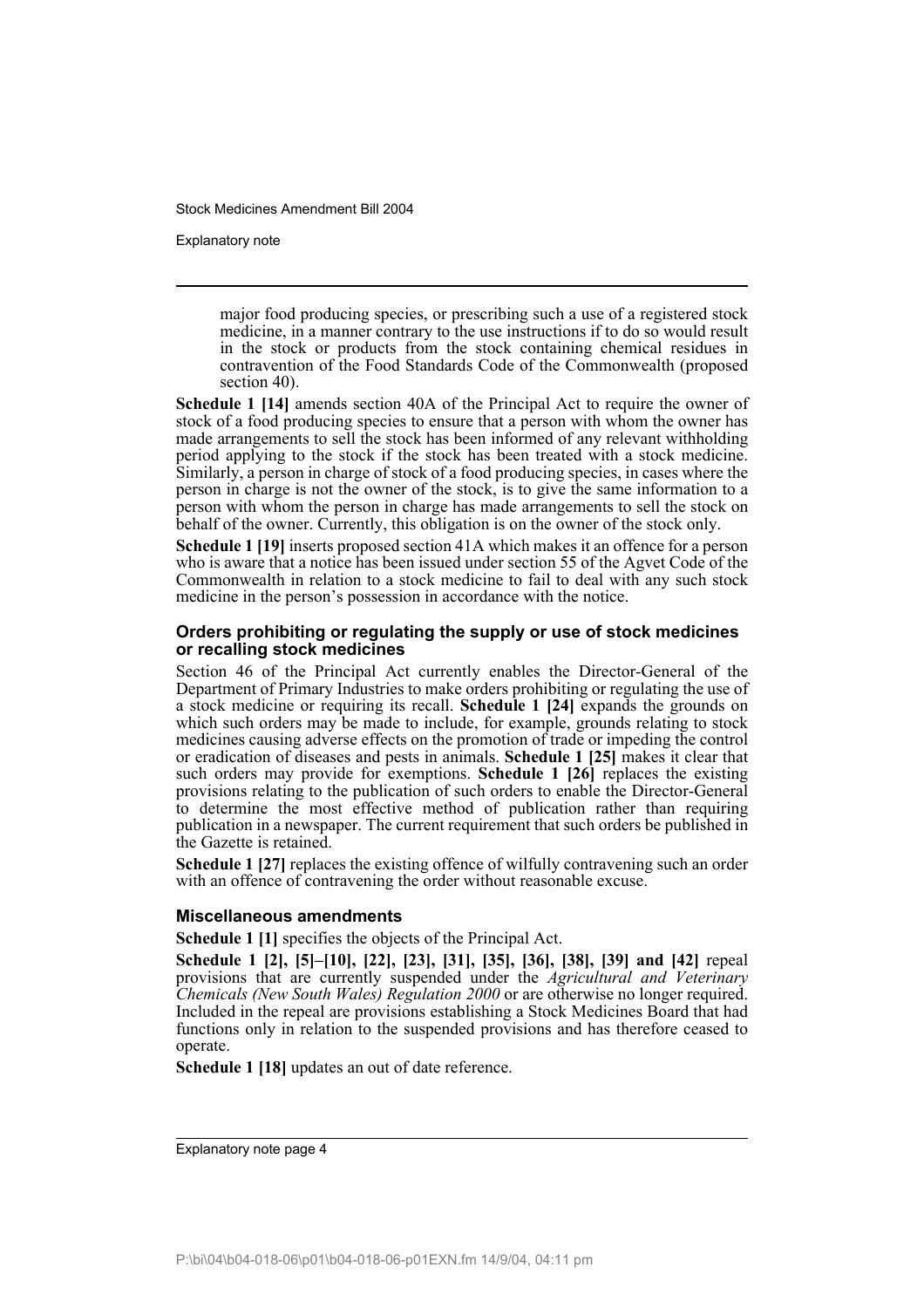Explanatory note

**Schedule 1 [21]** omits section 43 of the Principal Act which contains certain offences relating to the advertising of stock medicines. **Schedule 1 [37]** repeals a regulation-making power relating to advertising.

**Schedule 1 [28] and [29]** specifically enable authorisations of inspectors and analysts under the Principal Act to be made subject to conditions.

**Schedule 1 [30]** expands the powers of inspectors under the Principal Act to require the production of certain documents and enables inspectors to take those documents away for such time as is reasonably necessary to enable them to be copied.

**Schedule 1 [32]** increases the limit on the monetary penalty that may be imposed by a Local Court for an offence under the Principal Act or the regulations.

**Schedule 1 [33]** removes the restriction that proceedings for an offence against the Principal Act or the regulations may be taken only by a person authorised by the Minister.

**Schedule 1 [34]** inserts proposed section 60A into the Principal Act which enables penalty notices to be issued for offences against the Principal Act or the regulations that are offences prescribed by the regulations for the purposes of the proposed section.

**Schedule 1 [40], [41] and [43]** contain savings and transitional provisions.

# **Consequential amendment of Acts**

**Schedule 2** makes consequential amendments to the *Fines Act 1996* and the *Veterinary Practice Act 2003*. The Schedule also amends the Principal Act to reflect changes in terminology to be made by the *Veterinary Practice Act 2003* when it commences.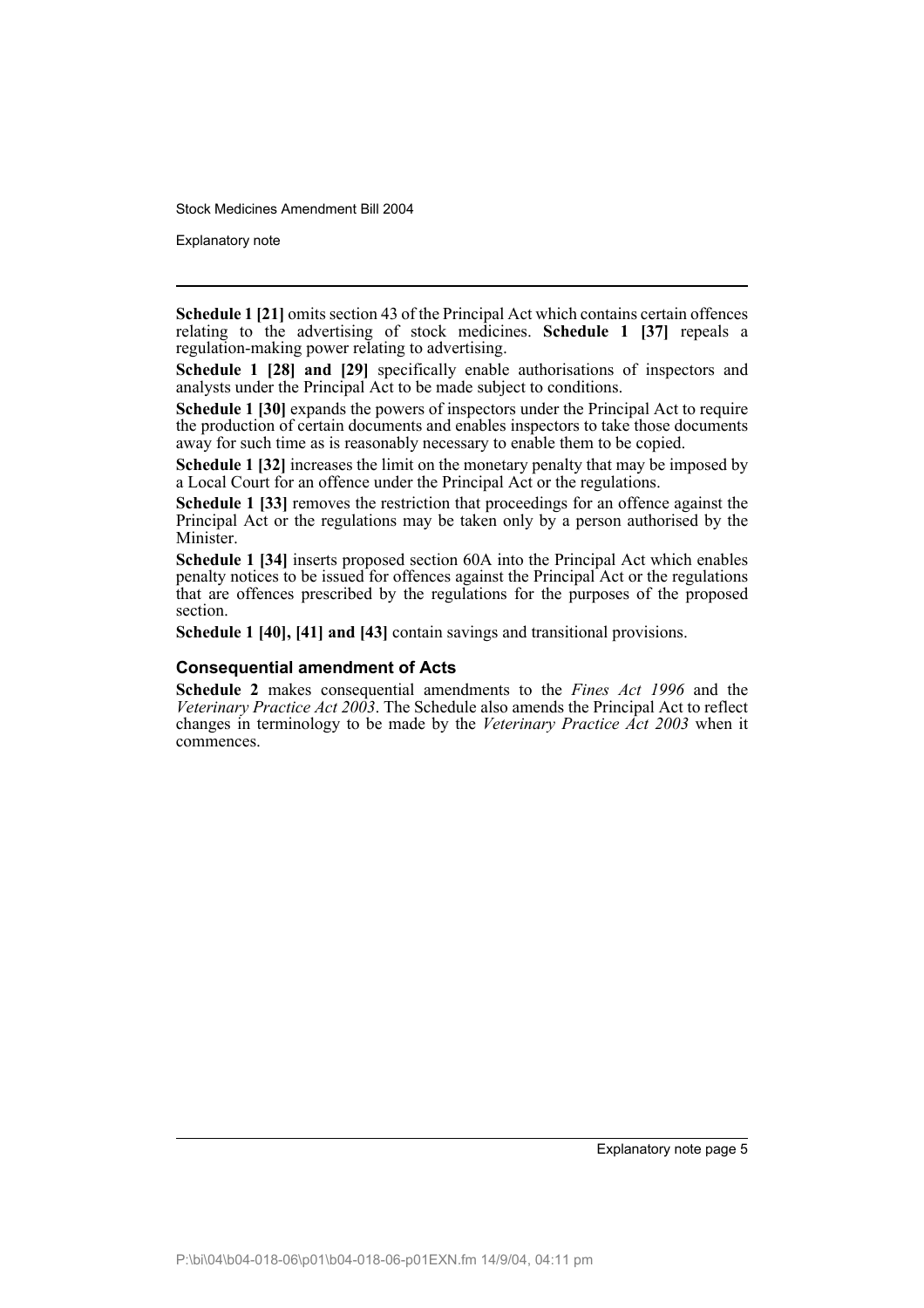Explanatory note

Explanatory note page 6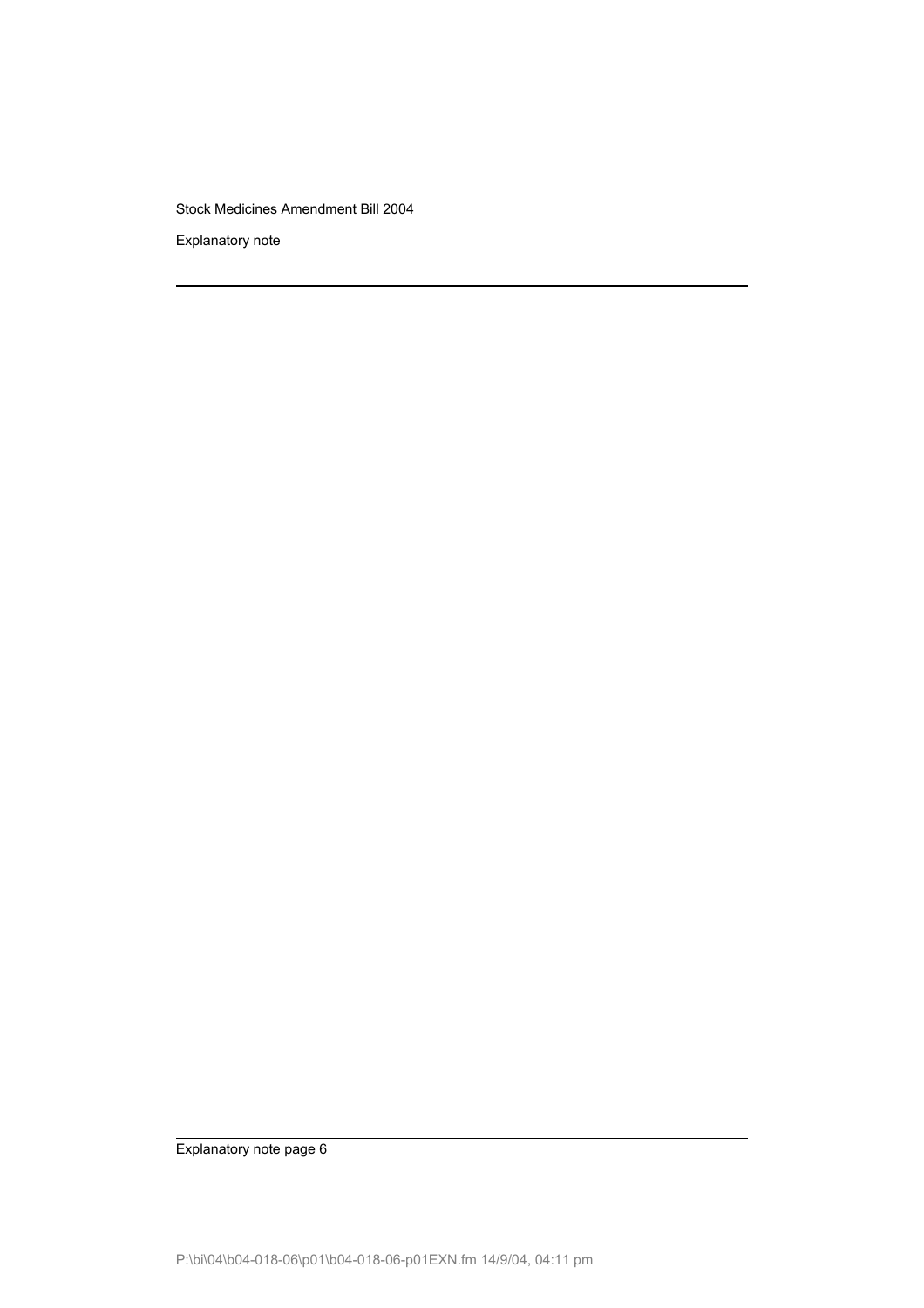First print



New South Wales

# **Stock Medicines Amendment Bill 2004**

# **Contents**

|   |                                                  | Page |
|---|--------------------------------------------------|------|
|   | Name of Act                                      |      |
| 2 | Commencement                                     |      |
| 3 | Amendment of Stock Medicines Act 1989 No 182     |      |
|   | Consequential amendment of Acts                  |      |
|   | Schedule 1 Amendment of Stock Medicines Act 1989 | 3    |
|   | Schedule 2 Consequential amendment of Acts       | 19   |

b04-018-06.p01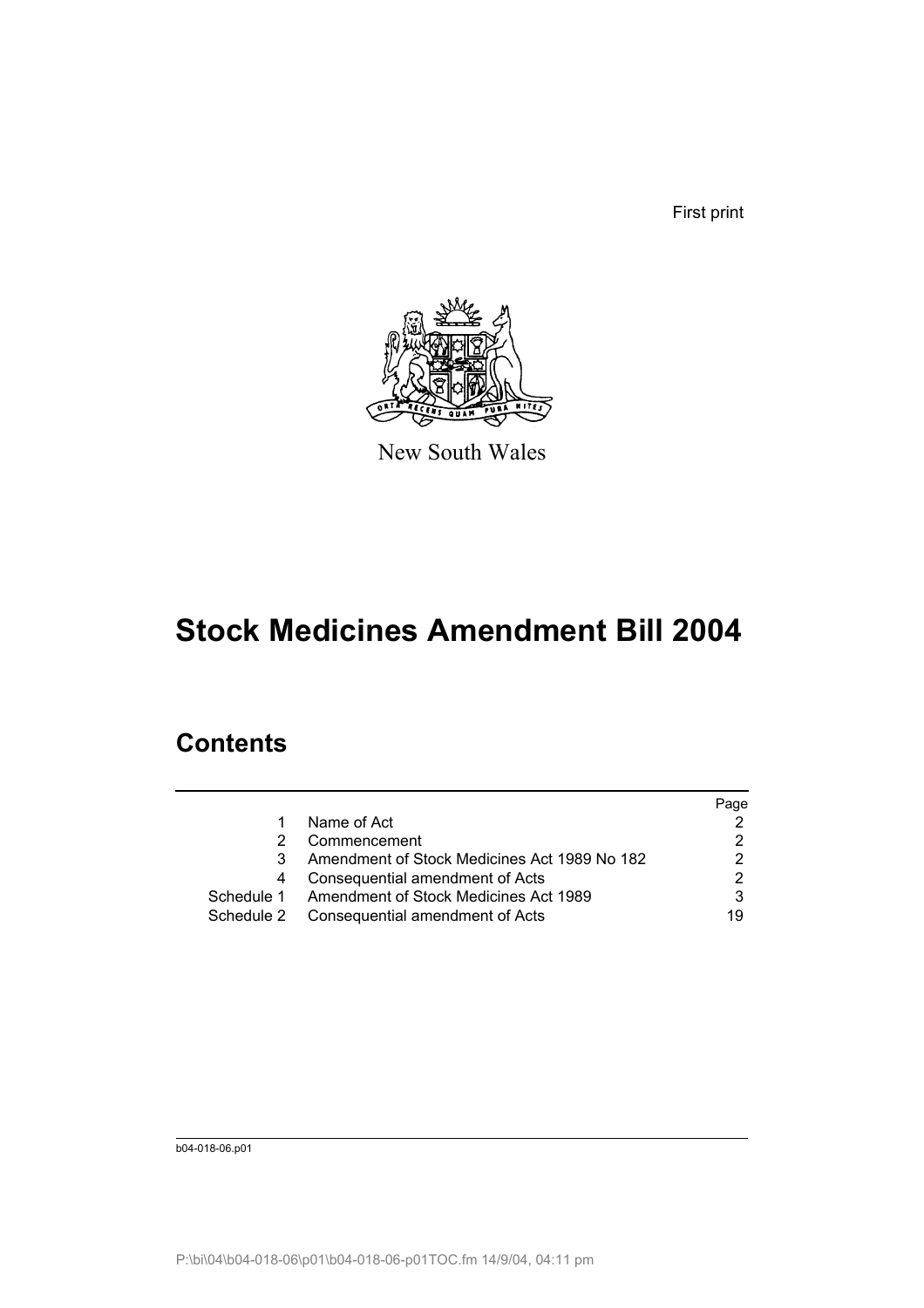**Contents** 

Page

Contents page 2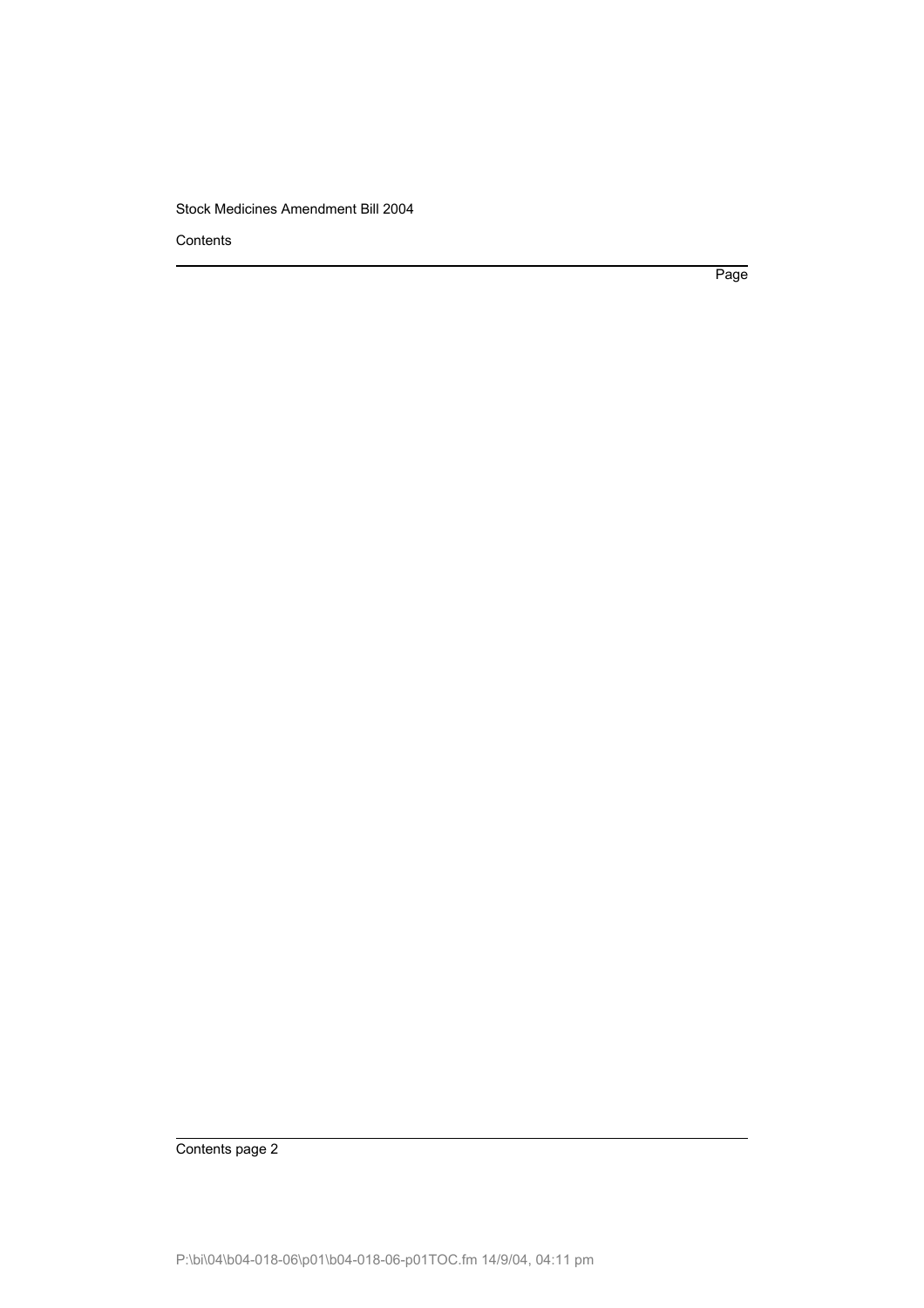

New South Wales

# **Stock Medicines Amendment Bill 2004**

No , 2004

# **A Bill for**

An Act to amend the *Stock Medicines Act 1989* to make further provision for the regulation of stock medicines in relation to food producing species, to remove obsolete provisions and to make other amendments in connection with national competition policy reform; and for other purposes.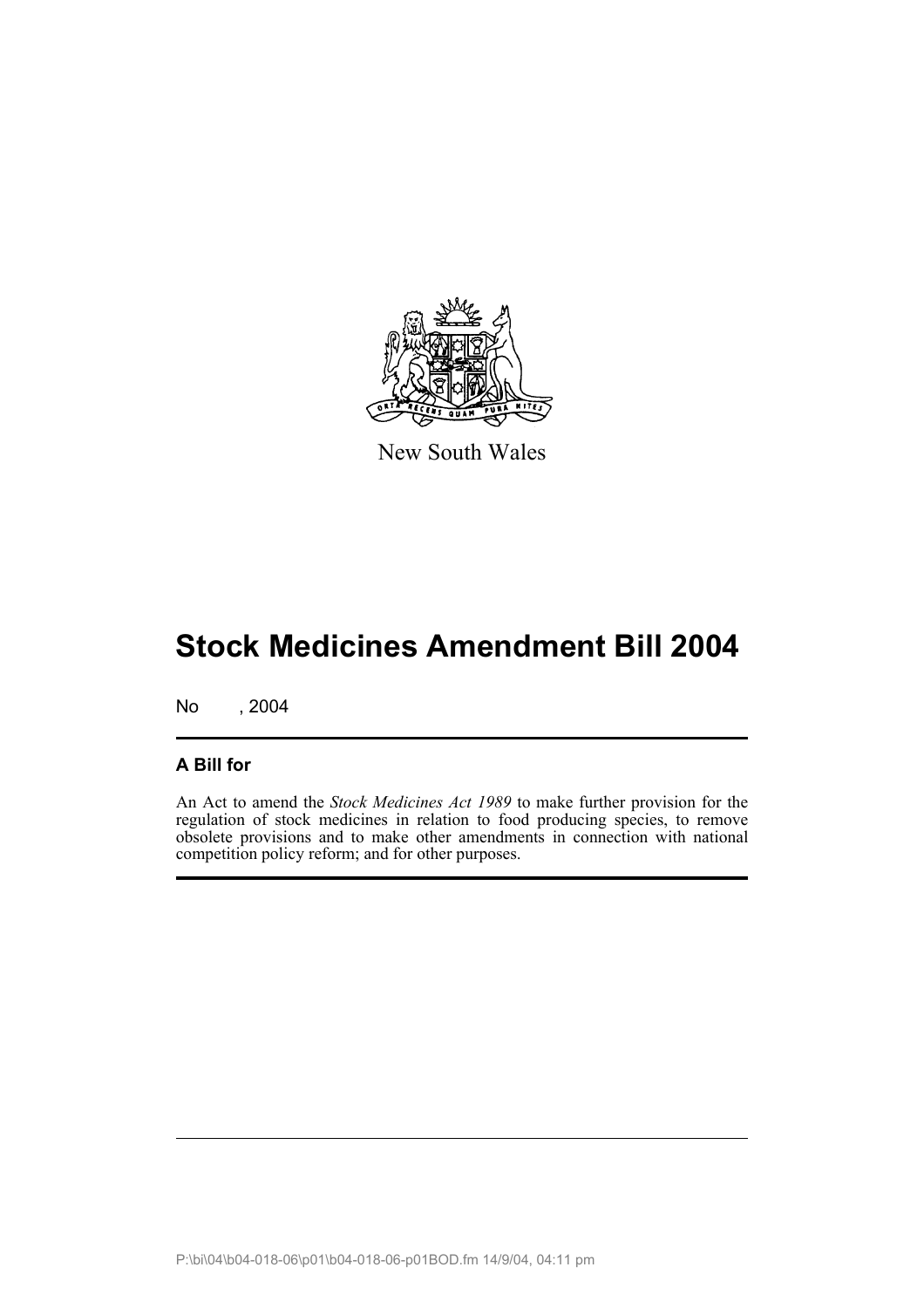<span id="page-9-3"></span><span id="page-9-2"></span><span id="page-9-1"></span><span id="page-9-0"></span>

|                  |     | The Legislature of New South Wales enacts:                                                                                  | 1                   |  |  |
|------------------|-----|-----------------------------------------------------------------------------------------------------------------------------|---------------------|--|--|
| Name of Act<br>1 |     |                                                                                                                             |                     |  |  |
|                  |     | This Act is the <i>Stock Medicines Amendment Act 2004</i> .                                                                 | 3                   |  |  |
| 2                |     | <b>Commencement</b>                                                                                                         | 4                   |  |  |
|                  | (1) | This Act commences on a day or days to be appointed by proclamation,<br>except as provided by subsections $(2)$ and $(3)$ . | 5<br>6              |  |  |
|                  | (2) | Schedule 2.2 commences on the day on which the Veterinary Surgeons<br><i>Act 1986</i> is repealed.                          | $\overline{7}$<br>8 |  |  |
|                  | (3) | Schedule 2.3 commences on the date of assent to this Act.                                                                   | 9                   |  |  |
| 3                |     | Amendment of Stock Medicines Act 1989 No 182                                                                                | 10                  |  |  |
|                  |     | The <i>Stock Medicines Act 1989</i> is amended as set out in Schedule 1.                                                    | 11                  |  |  |
| 4                |     | <b>Consequential amendment of Acts</b>                                                                                      | 12                  |  |  |
|                  |     | Each Act specified in Schedule 2 is amended as set out in that Schedule.                                                    | 13                  |  |  |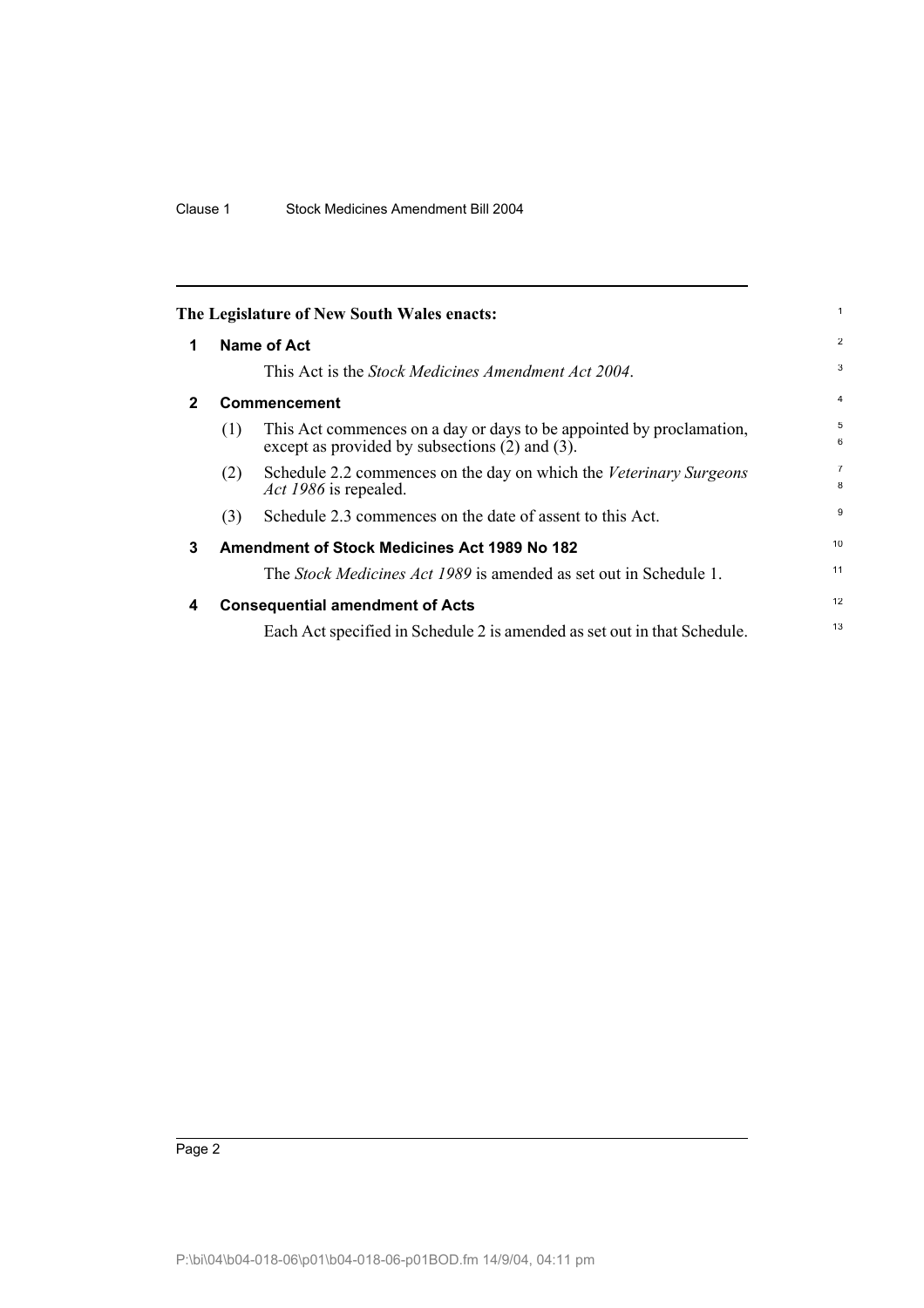Amendment of Stock Medicines Act 1989 Schedule 1

1

18 19 20

<span id="page-10-0"></span>

|       | <b>Schedule 1</b> |                              |           | <b>Amendment of Stock Medicines Act 1989</b>                                                                                                                                                                                                                                |  |
|-------|-------------------|------------------------------|-----------|-----------------------------------------------------------------------------------------------------------------------------------------------------------------------------------------------------------------------------------------------------------------------------|--|
|       |                   |                              |           | (Section 3)                                                                                                                                                                                                                                                                 |  |
| [1]   |                   | <b>Section 2A</b>            |           |                                                                                                                                                                                                                                                                             |  |
|       |                   | Insert after section 2:      |           |                                                                                                                                                                                                                                                                             |  |
|       | 2Α                |                              |           | <b>Primary objects of Act</b>                                                                                                                                                                                                                                               |  |
|       |                   |                              |           | The primary objects of this Act are as follows:                                                                                                                                                                                                                             |  |
|       |                   |                              | (a)       | to protect human health by intervening early in the<br>agricultural production process, in particular, to ensure<br>that illegal or unsafe levels of chemical residues do not<br>transfer to the human food chain by their excessive<br>presence in food producing animals, |  |
|       |                   |                              | (b)       | to facilitate international trade by supporting initiatives to<br>ensure that livestock and meat products destined for export<br>markets comply with the chemical residue requirements of<br>international trading partners,                                                |  |
|       |                   |                              | (c)       | to protect the welfare of animals treated with stock<br>medicines.                                                                                                                                                                                                          |  |
| [2]   |                   | <b>Section 3 Definitions</b> |           |                                                                                                                                                                                                                                                                             |  |
|       |                   |                              |           | Omit the definitions of <b>Board</b> , clearance authority, food producing species,<br><i>registration periods</i> and <i>stock medicine order</i> from section 3 (1).                                                                                                      |  |
| $[3]$ |                   | Section 3 (1)                |           |                                                                                                                                                                                                                                                                             |  |
|       |                   |                              |           | Insert in alphabetical order:                                                                                                                                                                                                                                               |  |
|       |                   |                              | includes: | food producing species means stock that produces food for<br>human consumption or is used as food for human beings, and                                                                                                                                                     |  |
|       |                   |                              | (a)       | any buffalo, cattle, deer, fish (other than ornamental fish),<br>goat, kangaroo, pig, poultry, rabbit, sheep, bee, crustacean<br>or mollusc, or                                                                                                                             |  |
|       |                   |                              | (b)       | any other type or species of stock prescribed by the<br>regulations for the purposes of this definition.                                                                                                                                                                    |  |
|       |                   |                              |           | Note. The definition of food producing species is modelled on the<br>definition in the Agvet Code.                                                                                                                                                                          |  |
|       |                   |                              |           | <i>major food producing species means:</i>                                                                                                                                                                                                                                  |  |
|       |                   |                              | (a)       | cattle, sheep, pigs or chickens, or                                                                                                                                                                                                                                         |  |
|       |                   |                              | (b)       | any other type or species of stock prescribed by the<br>regulations for the purposes of this definition.                                                                                                                                                                    |  |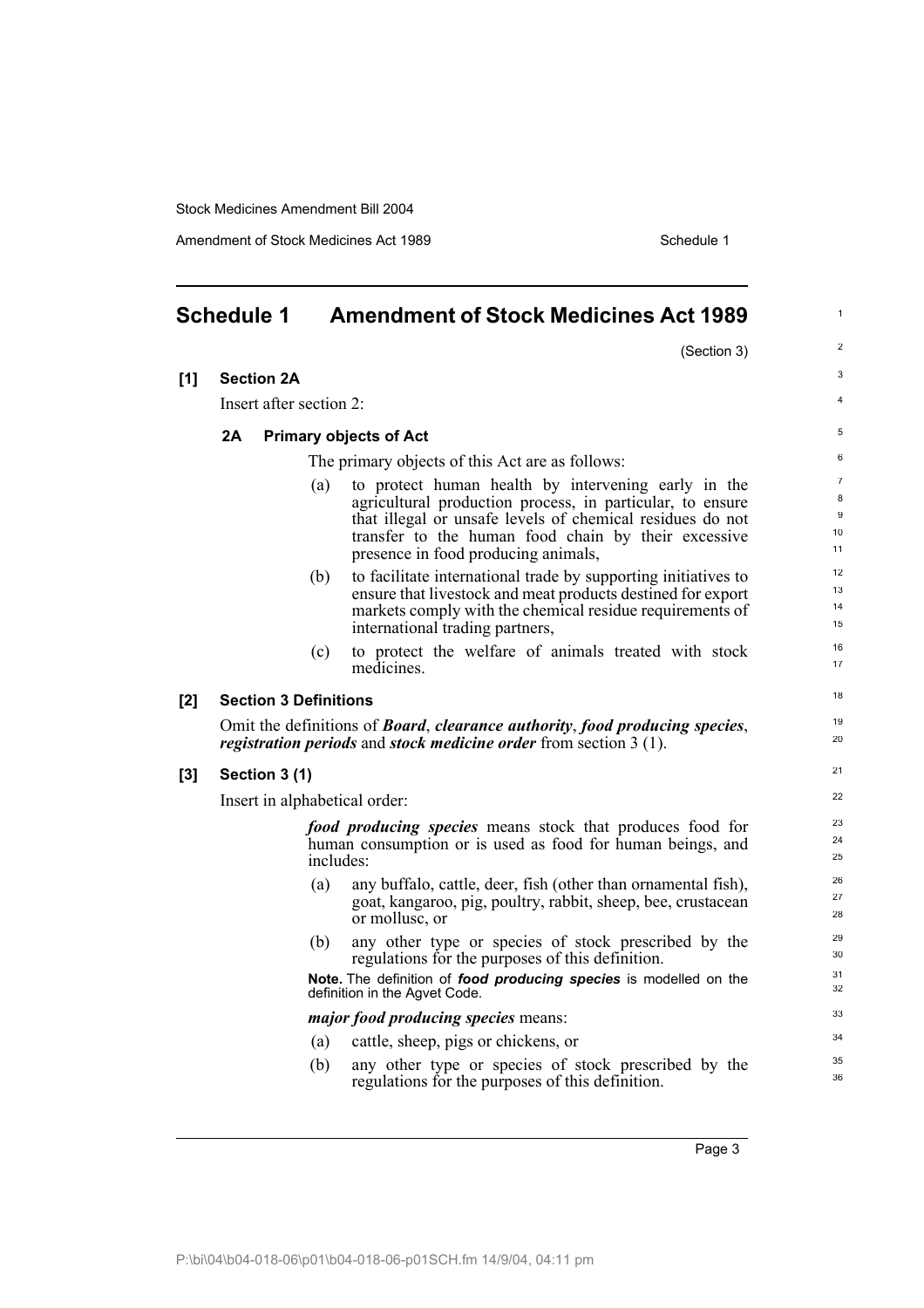Schedule 1 Amendment of Stock Medicines Act 1989

*registered stock medicine* means a stock medicine that has registration, or listed registration, under the Agvet Code. **[4] Section 3 (1), definition of "prescribe"** Omit the definition. Insert instead: *prescribe*, in relation to a stock medicine, means the giving by a veterinary surgeon of a written instruction to a person for the supply to that person of the stock medicine (or the supply of stock food treated with the stock medicine): (a) by a pharmacist, or (b) by a person licensed or authorised under the *Poisons and Therapeutic Goods Act 1966* to supply a restricted substance that is a stock medicine. **[5] Section 3 (3)** Omit the subsection. Insert instead: (3) Notes included in this Act do not form part of this Act. **[6] Section 4 Clearance authority for registration of stock medicines** Omit the section. **[7] Part 2 Registration of stock medicines** Omit the Part. **[8] Section 34 Stock medicines orders** Omit the section. **[9] Section 35 Effect of stock medicines order** Omit the section. **[10] Part 4 Stock Medicines Board** Omit the Part. **[11] Section 36A**

1 2

13 14 15

16 17

18 19

20 21

26

Insert before section 37: **36A Interpretation of Part** (1) In this Part, *use instructions*, in relation to a stock medicine, means the instructions that: 27 28 29 30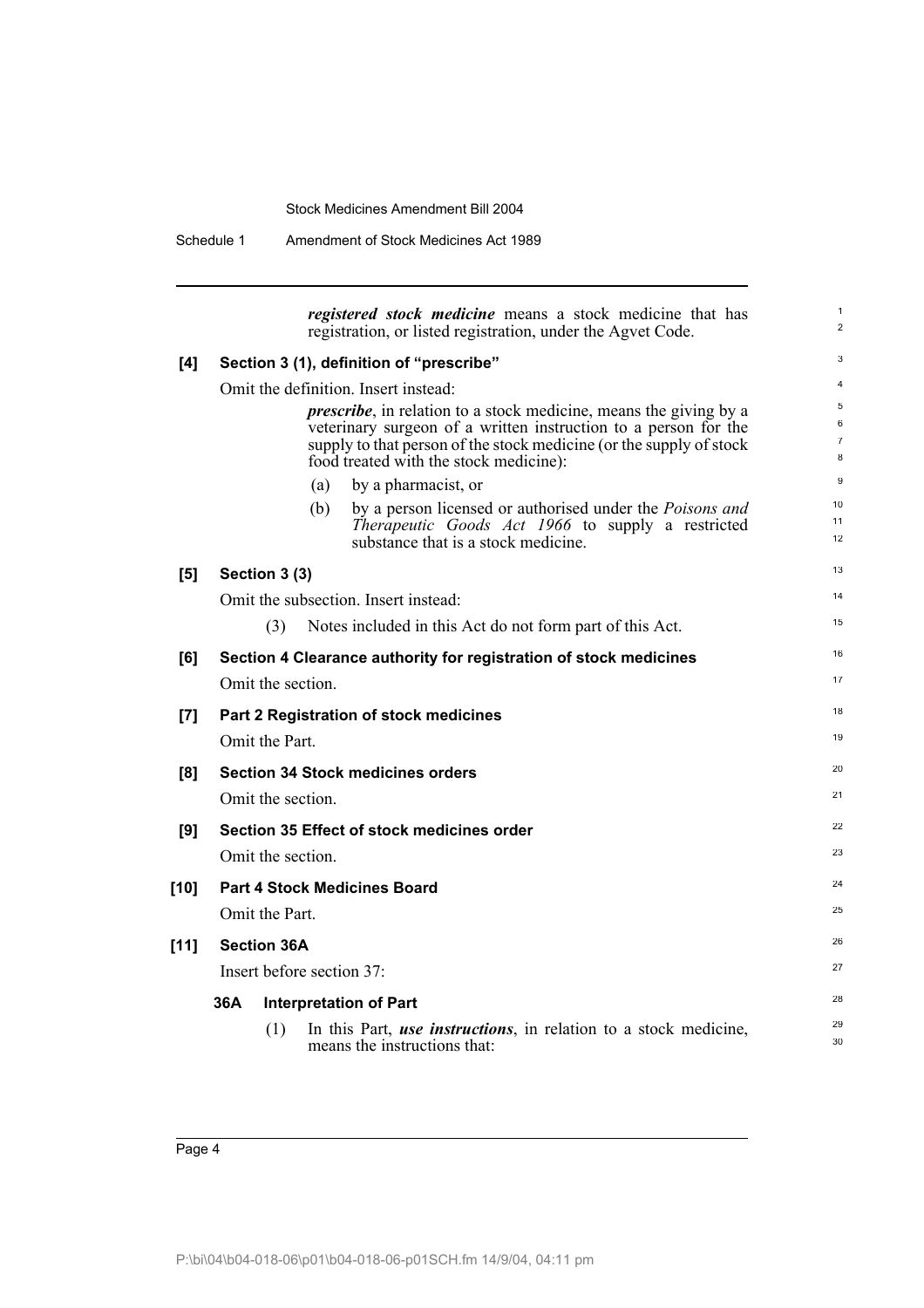Amendment of Stock Medicines Act 1989 Schedule 1

|     | (a)       | are on the label attached to the package in which the stock<br>medicine is contained and are required or permitted by or<br>under the Agvet Code to be on the label when sold, and                                                      |
|-----|-----------|-----------------------------------------------------------------------------------------------------------------------------------------------------------------------------------------------------------------------------------------|
|     | (b)       | relate to the use of the stock medicine on stock or the way<br>in which stock, or any product from stock, is to be dealt<br>with after the administration of the stock medicine.                                                        |
|     | and eggs. | Note. Products from stock would include, for example, milk, wool, honey                                                                                                                                                                 |
| (2) |           | Without limiting subsection $(1)$ , use instructions include the<br>following matter appearing on the label attached to the package<br>of a stock medicine.                                                                             |
|     | (a)       | directions,<br>instructions,<br>recommendations<br>any<br>or<br>indications as to the dosage rate for, and method and<br>timing of administration of, the stock medicine,                                                               |
|     | (b)       | the type of stock on which the stock medicine is intended<br>to be used or should not be used,                                                                                                                                          |
|     | (c)       | any withholding period,                                                                                                                                                                                                                 |
|     | (d)       | any precautions and contraindications,                                                                                                                                                                                                  |
|     | (e)       | any instructions, directions or recommendations appearing<br>under the heading "Restraint" or "Restraints".                                                                                                                             |
| (3) |           | In this Part, <i>relevant withholding period</i> , in relation to a stock<br>medicine, means:                                                                                                                                           |
|     | (a)       | the withholding period (if any) specified under section<br>39D by the veterinary surgeon who prescribed or supplied<br>the stock medicine for the treatment of the stock, or                                                            |
|     | (b)       | if paragraph (a) does not apply, the withholding period<br>specified in the use instructions.                                                                                                                                           |
| (4) |           | In this Part:                                                                                                                                                                                                                           |
|     | (a)       | a reference to a label attached to a package includes a<br>reference to writing appearing on the package, and                                                                                                                           |
|     | (b)       | a reference (however expressed) to the use of a stock<br>medicine on stock, or the treatment of stock with a stock<br>medicine, includes a reference to the administration to<br>stock of stock food treated with a stock medicine, and |
|     | (c)       | a reference (however expressed) to using a stock medicine<br>in a manner contrary to the use instructions includes a<br>reference to dealing with stock on which the stock<br>medicine has been used in a manner contrary to the use    |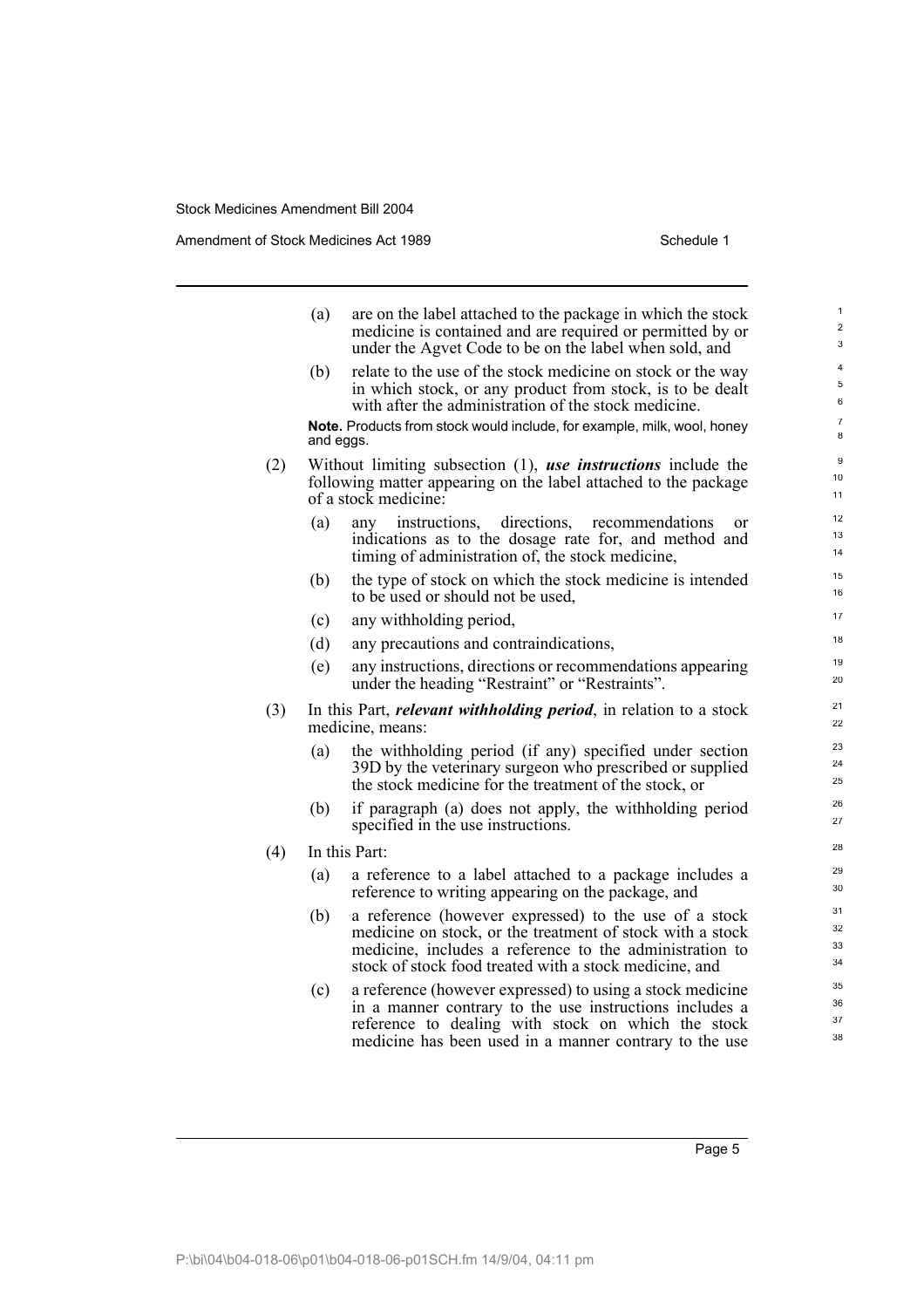instructions and includes, in particular, not observing the withholding period or varying the withholding period in relation to the stock medicine.

1 2 3

4 5

6 7

# **[12] Section 37 Possession of unregistered stock medicines**

Omit section 37 (2).

# **[13] Sections 38, 39, 39A–39F and 40**

Omit sections 38–40. Insert instead:

## **38 Use of unregistered stock medicines**

- (1) A person must not use an unregistered stock medicine on stock that is a member of a food producing species. Maximum penalty: 200 penalty units or, for an offence by a corporation, 400 penalty units.
- (2) It is a defence to a prosecution for an offence against subsection (1) if the defendant establishes that the defendant was authorised by section 39A or 39B to use the unregistered stock medicine concerned.

# **39 Use of registered stock medicine contrary to use instructions**

- (1) A person must not use a registered stock medicine in a manner that is contrary to the use instructions. Maximum penalty: 200 penalty units or, for an offence by a corporation, 400 penalty units.
- (2) It is a defence to a prosecution for an offence against subsection (1) if the defendant establishes that the defendant was authorised by section 39A or 39B to use the registered stock medicine in the manner concerned.
- (3) It is a defence to a prosecution for an offence against subsection  $(1)$  that:
	- (a) there were instructions for the use of the stock medicine on the label attached to the package of the stock medicine at the time of the commission of the offence, and
	- (b) the person, at that time, did not know, and did not have reasonable grounds for suspecting, that those instructions were not (either wholly or partially) the use instructions.
- (4) It is not a defence to a prosecution for an offence against subsection (1) that the defendant failed to read the use instructions for the stock medicine concerned.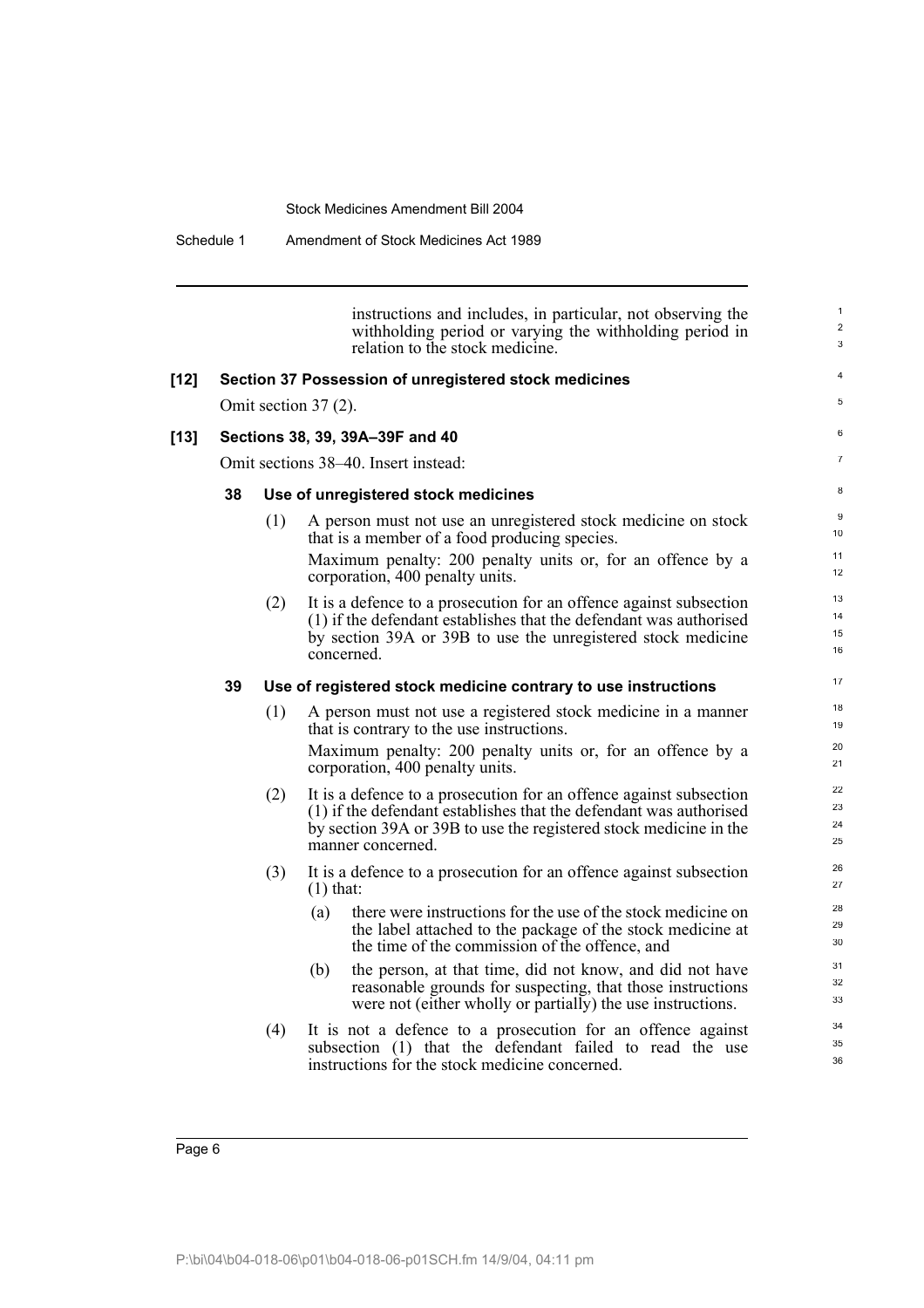Amendment of Stock Medicines Act 1989 Schedule 1

| 39A |     | Authorisations for veterinary surgeons                                                                                                                                                                                                                                                                                                                                              | 1                                      |
|-----|-----|-------------------------------------------------------------------------------------------------------------------------------------------------------------------------------------------------------------------------------------------------------------------------------------------------------------------------------------------------------------------------------------|----------------------------------------|
|     | (1) | A veterinary surgeon is authorised to use an unregistered stock<br>medicine if the use occurs:                                                                                                                                                                                                                                                                                      | $\overline{2}$<br>3                    |
|     |     | (a)<br>in the course of the practice of the veterinary surgeon's<br>profession and for the purpose of dealing with an animal or<br>animals under his or her care, and                                                                                                                                                                                                               | 4<br>5<br>6                            |
|     |     | (b)<br>in the exempt circumstances set out in subsection $(3)$ .                                                                                                                                                                                                                                                                                                                    | $\overline{7}$                         |
|     | (2) | A veterinary surgeon is authorised to use a registered stock<br>medicine in a manner contrary to the use instructions if the use<br>occurs:                                                                                                                                                                                                                                         | 8<br>9<br>10                           |
|     |     | (a)<br>in the course of the practice of the veterinary surgeon's<br>profession and for the purpose of dealing with an animal or<br>animals under his or her care, and                                                                                                                                                                                                               | 11<br>12<br>13                         |
|     |     | in the case of any of the following uses of the stock<br>(b)<br>medicine, in the exempt circumstances set out in<br>subsection $(3)$ :                                                                                                                                                                                                                                              | 14<br>15<br>16                         |
|     |     | (i)<br>the administration of the stock medicine by<br>injection if any use instruction indicates that the<br>stock medicine is for oral or topical application,                                                                                                                                                                                                                     | 17<br>18<br>19                         |
|     |     | the use of the stock medicine in a manner contrary<br>(ii)<br>to any use instruction that is included under a<br>heading "Restraint" or "Restraints",                                                                                                                                                                                                                               | 20<br>21<br>22                         |
|     |     | the use of the stock medicine on stock of a major<br>(iii)<br>food producing species if the use instructions do not<br>indicate, in some manner, that the stock medicine is<br>intended for use on stock of some type of major food<br>producing species,                                                                                                                           | 23<br>24<br>25<br>26<br>27             |
|     |     | the use of the stock medicine on stock of a food<br>(iv)<br>producing species if the use instructions indicate, in<br>some manner, that the stock medicine is intended for<br>use on stock that is not of a food producing species<br>and if the use instructions also indicate, in some<br>manner, that the stock medicine is not for use on<br>stock of a food producing species. | 28<br>29<br>30<br>31<br>32<br>33<br>34 |
|     | (3) | For the purposes of subsections $(1)$ and $(2)$ $(b)$ , the following are<br>exempt circumstances in relation to the use of a stock medicine:                                                                                                                                                                                                                                       | 35<br>36                               |
|     |     | the use of a stock medicine in the treatment of an<br>(a)<br>individual animal of a food producing species (whether or<br>not from a group of stock) where no other animal from the<br>same property is being treated, at or about that time, with<br>that stock medicine,                                                                                                          | 37<br>38<br>39<br>40<br>41             |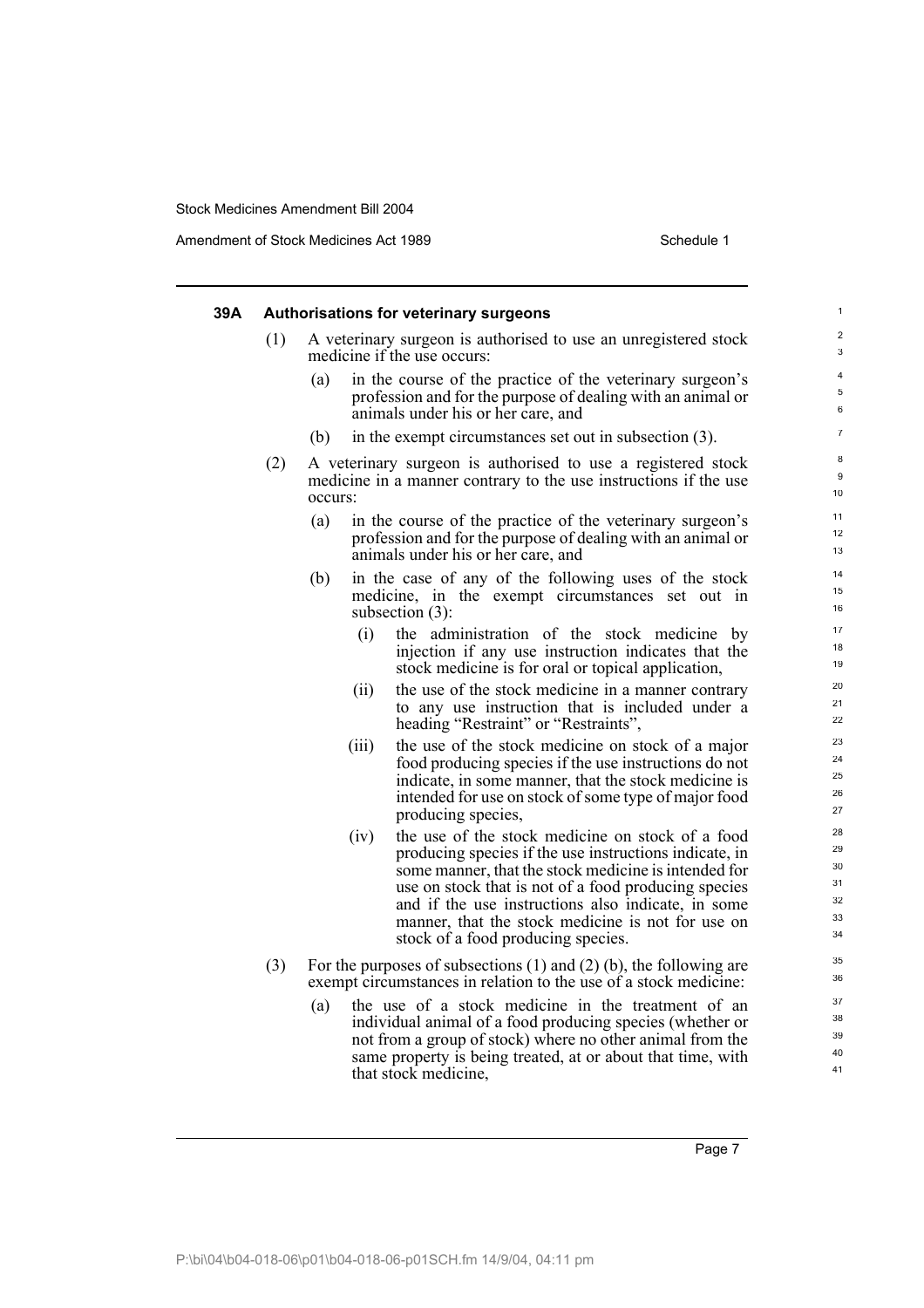- (b) the use of a stock medicine in accordance with a permit,
- (c) the use of a stock medicine in compliance with an order in force under section 46.

(4) An authorisation referred to in this section operates for the purpose of section 38 or 39 only and does not affect any requirement to comply with any other provision of this Act or any other Act or law.

# **39B Authorisations for persons other than veterinary surgeons**

- (1) This section applies to persons who are not veterinary surgeons.
- (2) A person to whom this section applies is authorised to use an unregistered stock medicine, or to use a registered stock medicine in a manner contrary to the use instructions, if the use:
	- (a) is in accordance with written instructions from a veterinary surgeon, or
	- (b) is in accordance with a permit, or
	- (c) is in compliance with an order in force under section 46.
- (3) Without limiting subsection (2), a person to whom this section applies is authorised to use a registered stock medicine in a manner contrary to the use instructions if:
	- (a) the stock medicine is used on stock of a food producing species (other than a major food producing species), and
	- (b) the use instructions indicate that the stock medicine may be used on stock of some type of major food producing species, and
	- (c) the person administers the stock medicine at, or at less than, the dosage rate and using the method and timing of administration indicated in the use instructions, and
	- (d) the person complies with any contraindications and withholding period indicated in the use instructions, and
	- (e) the person complies with any use instructions that are included under a heading "Restraint" or "Restraints".
- (4) An authorisation referred to in this section operates for the purpose of section 38 or 39 only and does not affect any requirement to comply with any other provision of this Act or any other Act or law.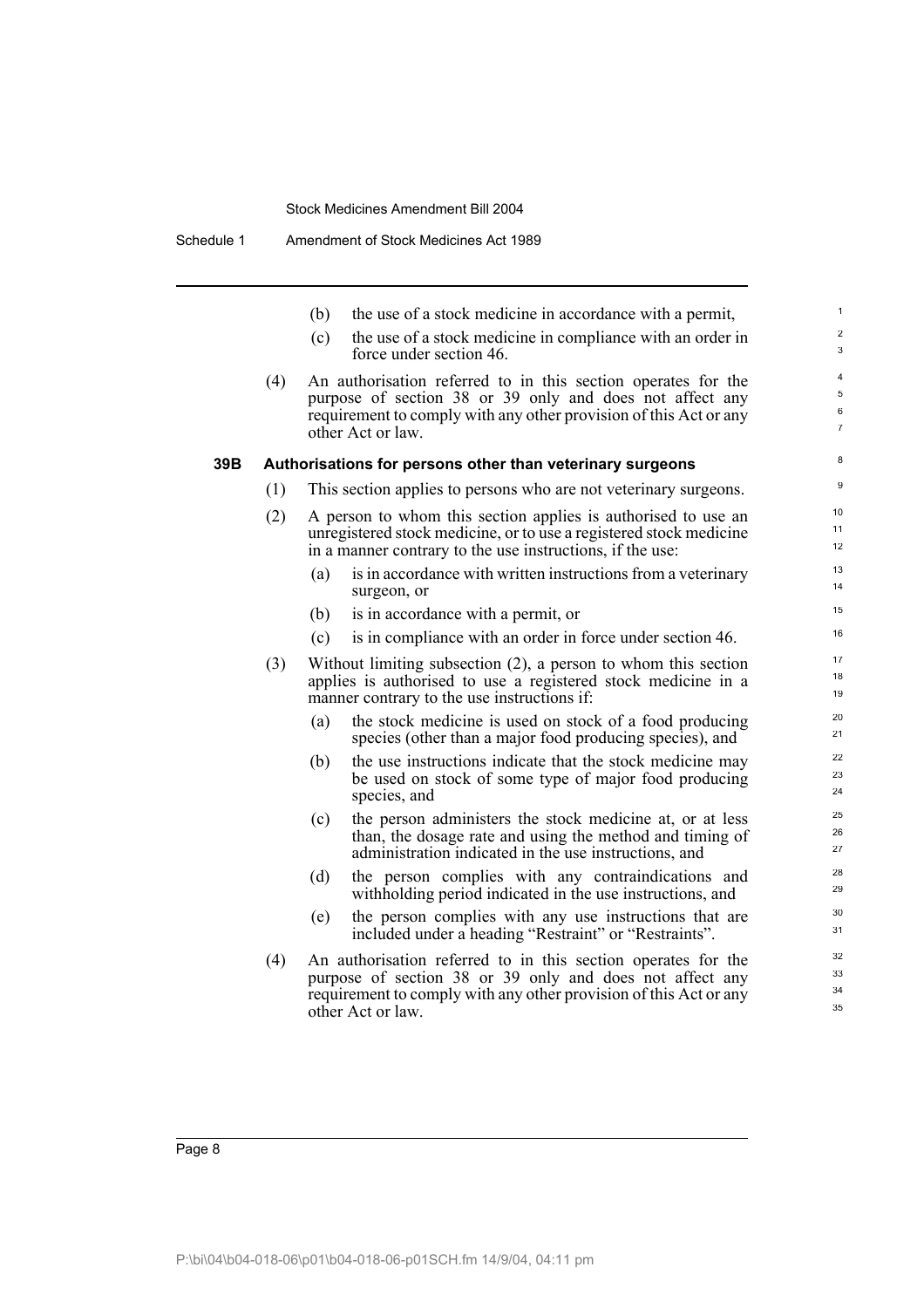Amendment of Stock Medicines Act 1989 New York Schedule 1

## **39C Prescription or supply of stock medicine by veterinary surgeon**

- (1) A veterinary surgeon must not prescribe or supply a stock medicine for use by a person on stock unless the veterinary surgeon is authorised by this Act to use the stock medicine on that stock.
- (2) A veterinary surgeon must not prescribe or supply a stock medicine for use in a manner contrary to the use instructions unless the veterinary surgeon is authorised by this Act to use the stock medicine on that stock in that manner.
- (3) A veterinary surgeon must not prescribe or supply an unregistered stock medicine for use on stock (other than stock of a food producing species) unless the stock medicine:
	- (a) is a registered human pharmaceutical, or
	- (b) has been compounded by the veterinary surgeon or by a pharmacist on the prescription of the veterinary surgeon. Maximum penalty: 100 penalty units.

# **39D Instructions to be provided by veterinary surgeons**

- (1) A veterinary surgeon must comply with the requirements of this section if the veterinary surgeon:
	- (a) prescribes or supplies an unregistered stock medicine for use on stock of a food producing species, or uses an unregistered stock medicine on such stock, or
	- (b) prescribes or supplies a registered stock medicine for use on stock of a food producing species in a manner contrary to the use instructions, or uses a registered stock medicine on such stock in such a manner, or
	- (c) prescribes or supplies a restricted substance within the meaning of the *Poisons and Therapeutic Goods Act 1966* for use on stock of a major food producing species, or uses a restricted substance on such stock.

Maximum penalty: 200 penalty units.

- (2) Each time the veterinary surgeon prescribes, supplies or uses the stock medicine, the veterinary surgeon must:
	- (a) give to the person for or to whom the stock medicine is prescribed or supplied, or on whose behalf it is used, and to the person who is authorised to supply the stock medicine (where relevant), written instructions for its use, and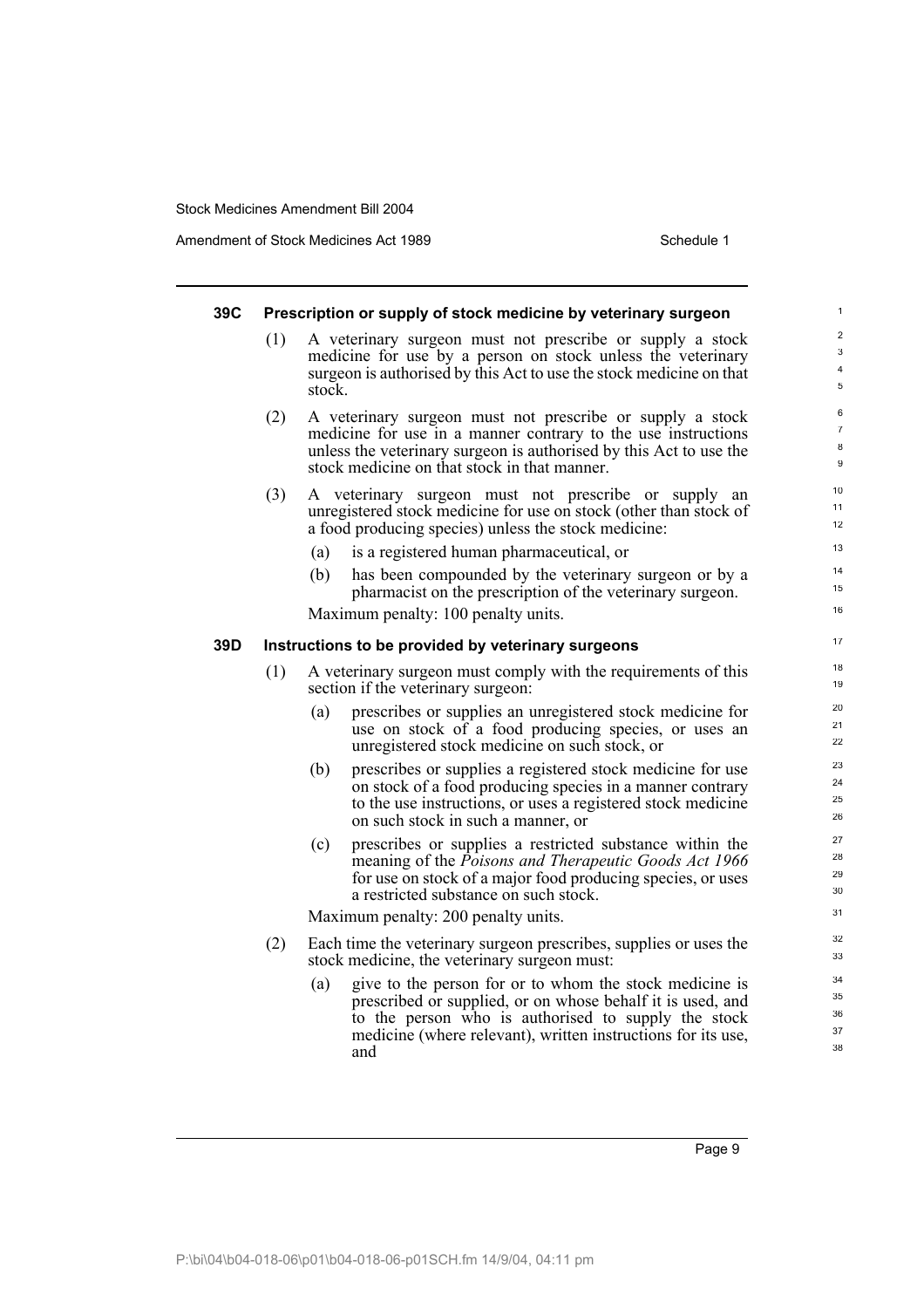Schedule 1 Amendment of Stock Medicines Act 1989

(b) explain to the person for or to whom the stock medicine is prescribed or supplied, or on whose behalf it is used, any of the written instructions that the veterinary surgeon intends will override any use instruction for the stock medicine.

- (3) The written instructions for use are to be signed and dated by the veterinary surgeon and are to include the veterinary surgeon's name and business address and the following matters:
	- (a) details to identify the particular stock on which the stock medicine is to be used or has been used,
	- (b) the name of the owner of the stock or the person in charge of the stock,
	- (c) particulars to identify the stock medicine,
	- (d) the name of the active constituent of the stock medicine,
	- (e) the type of stock for which the stock medicine is intended,
	- (f) the withholding period (including that there is no withholding period if the veterinary surgeon considers none is required),
	- (g) the dosage rate,
	- (h) the frequency of treatment,
	- (i) the length of treatment,
	- (j) the manner of administration,
	- (k) such other matters as may be prescribed by the regulations for the purposes of this subsection.
- (4) Despite subsection (3), the written instructions for use of a registered stock medicine in a manner contrary to the use instructions need only include such of the matters set out in that subsection as are different to the use instructions.

## **39E Records to be kept by veterinary surgeons**

A veterinary surgeon must keep a record, in accordance with the regulations, of the following:

- (a) the prescription or supply of any unregistered stock medicine for use on stock of a food producing species and the use by the veterinary surgeon of any unregistered stock medicine on any such stock,
- (b) the prescription or supply of any registered stock medicine for use on stock of a major food producing species in a manner contrary to the use instructions and the use by the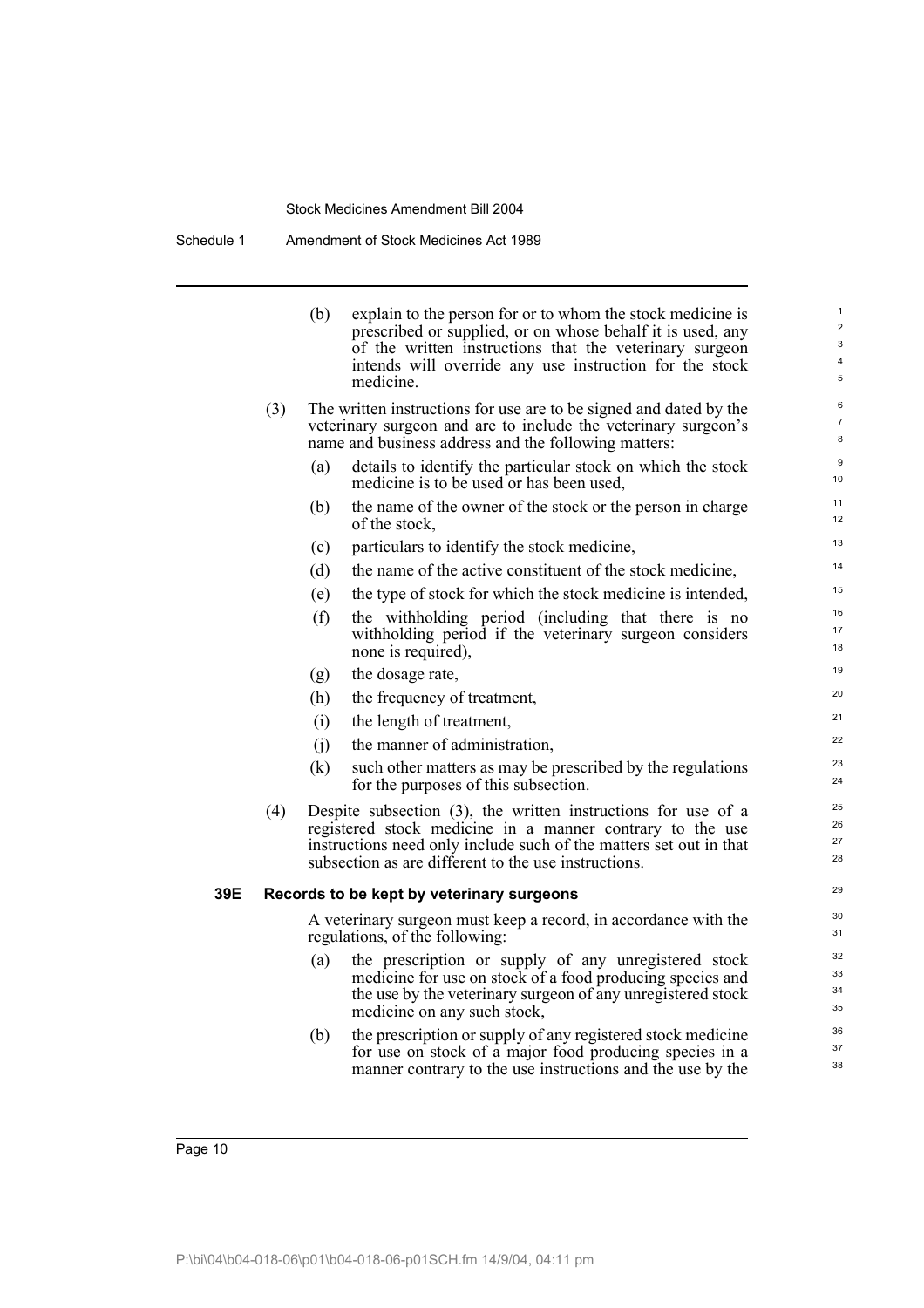Amendment of Stock Medicines Act 1989 New York Schedule 1

veterinary surgeon of any registered stock medicine on any such stock in such a manner,

(c) the prescription or supply of any restricted substance within the meaning of the *Poisons and Therapeutic Goods Act 1966* for use on stock of a major food producing species and the use by the veterinary surgeon of a restricted substance on any such stock.

Maximum penalty: 100 penalty units.

# **39F Instructions to be provided by others who use stock medicines**

A person (other than a veterinary surgeon) who uses a stock medicine on stock of a food producing species and who is not an employee of the owner of the stock or the person in charge of the stock must ensure that the owner or person in charge of the stock is given written instructions that:

- (a) indicate how the stock on which the stock medicine was used can be identified, and
- (b) include the use instructions for the stock medicine or, if they have been varied by the written instructions of a veterinary surgeon, those written instructions.

Maximum penalty: 100 penalty units or, for an offence by a corporation, 200 penalty units.

# **40 Variation of use instructions by veterinary surgeon**

- (1) This section applies to the following actions of a veterinary surgeon:
	- (a) the use by the veterinary surgeon of an unregistered stock medicine on stock of a food producing species,
	- (b) the giving of instructions for the use of an unregistered stock medicine on stock of a food producing species,
	- (c) the use by the veterinary surgeon of a registered stock medicine on stock of a major food producing species in a manner contrary to the use instructions,
	- (d) the giving of instructions for the use of a registered stock medicine on stock of a major food producing species in a manner contrary to the use instructions.
- (2) A veterinary surgeon must not take any action to which this section applies if it is reasonably likely that the action will result in stock or products from stock: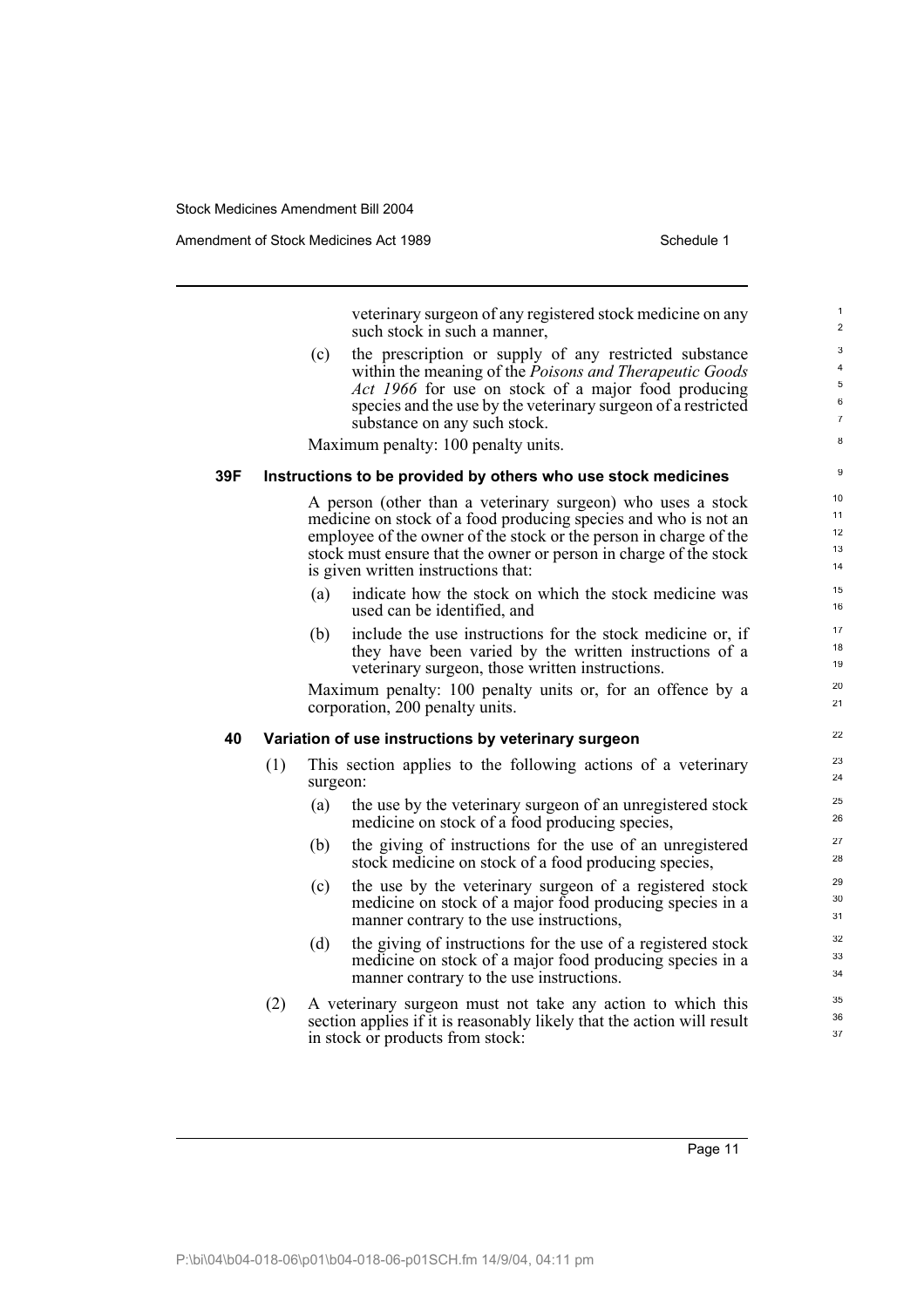|        |                      | where there is no relevant withholding period for the stock<br>(a)<br>medicine concerned, containing any chemical residue at a<br>level that contravenes the Food Standards Code, or                                                                                                                                                                                        | $\mathbf{1}$<br>$\sqrt{2}$<br>3                     |
|--------|----------------------|-----------------------------------------------------------------------------------------------------------------------------------------------------------------------------------------------------------------------------------------------------------------------------------------------------------------------------------------------------------------------------|-----------------------------------------------------|
|        |                      | where there is a relevant withholding period for the stock<br>(b)<br>medicine concerned, containing, at or after the expiry of<br>that period, any chemical residue at a level that<br>contravenes the Food Standards Code.                                                                                                                                                 | $\overline{\mathbf{4}}$<br>5<br>6<br>$\overline{7}$ |
|        |                      | Maximum penalty: 200 penalty units.                                                                                                                                                                                                                                                                                                                                         | 8                                                   |
|        | (3)                  | In this section, <b>Food Standards Code</b> has the same meaning as in<br>the Food Act 2003.                                                                                                                                                                                                                                                                                | 9<br>10                                             |
| $[14]$ |                      | Section 40A Buyer of stock to be informed of withholding period                                                                                                                                                                                                                                                                                                             | 11                                                  |
|        |                      | Omit section 40A (1). Insert instead:                                                                                                                                                                                                                                                                                                                                       | 12                                                  |
|        | (1)                  | An owner of stock of a food producing species must, if the stock<br>has been treated with a stock medicine and there is a relevant<br>withholding period for the stock medicine that has not expired,<br>ensure that any person with whom the owner has made<br>arrangements to sell the stock is informed:                                                                 | 13<br>14<br>15<br>16<br>17                          |
|        |                      | (a)<br>that the stock has been so treated, and                                                                                                                                                                                                                                                                                                                              | 18                                                  |
|        |                      | when the relevant with holding period will expire.<br>(b)                                                                                                                                                                                                                                                                                                                   | 19                                                  |
|        |                      | Maximum penalty: 200 penalty units or, for an offence by a<br>corporation, 400 penalty units.                                                                                                                                                                                                                                                                               | 20<br>21                                            |
|        | (1A)                 | The person in charge of the stock (in a case where the person in<br>charge is not the owner) must, if the stock has been treated with<br>a stock medicine and there is a relevant withholding period for<br>the stock medicine that has not expired, inform any person with<br>whom the person in charge has made arrangements to sell the<br>stock on behalf of the owner: | 22<br>23<br>24<br>25<br>26<br>27                    |
|        |                      | that the stock has been so treated, and<br>(a)                                                                                                                                                                                                                                                                                                                              | 28                                                  |
|        |                      | when the relevant with holding period will expire.<br>(b)                                                                                                                                                                                                                                                                                                                   | 29                                                  |
|        |                      | Maximum penalty: 200 penalty units or, for an offence by a<br>corporation, 400 penalty units.                                                                                                                                                                                                                                                                               | 30<br>31                                            |
| [15]   | Section 40A (4)      |                                                                                                                                                                                                                                                                                                                                                                             | 32                                                  |
|        | Omit the subsection. |                                                                                                                                                                                                                                                                                                                                                                             | 33                                                  |
| $[16]$ |                      | Section 40B Breach of specified withholding period                                                                                                                                                                                                                                                                                                                          | 34                                                  |
|        |                      | Omit section 40B (1). Insert instead:                                                                                                                                                                                                                                                                                                                                       | 35                                                  |
|        | (1)                  | If stock of a food producing species has been treated with a stock<br>medicine, a person must not cause or permit:                                                                                                                                                                                                                                                          | 36<br>37                                            |
|        |                      |                                                                                                                                                                                                                                                                                                                                                                             |                                                     |

 $[15]$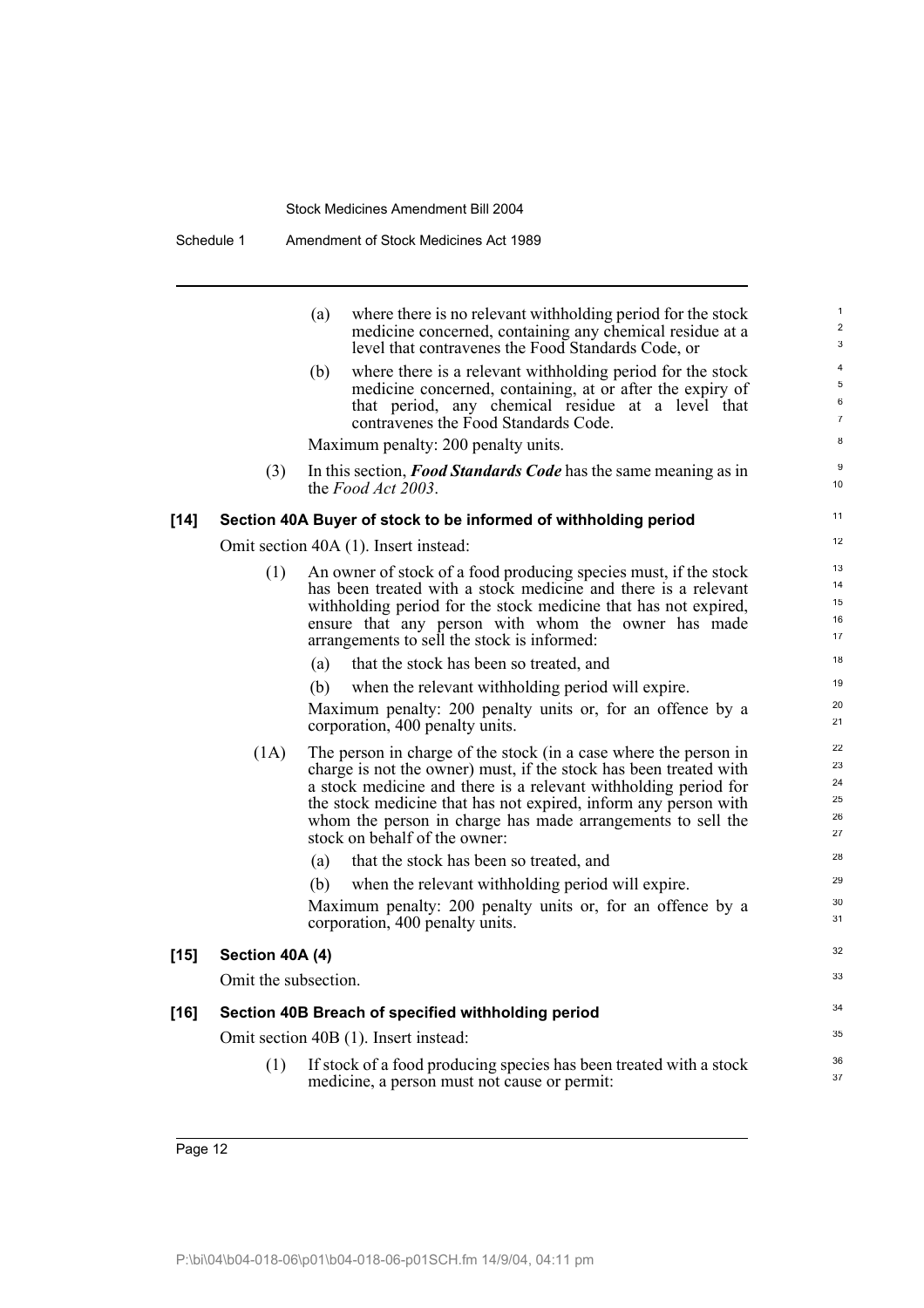|        | the slaughter of the stock for human consumption, or<br>(a)                                                                    | 1                   |
|--------|--------------------------------------------------------------------------------------------------------------------------------|---------------------|
|        | the harvest of the wool, fibre, milk or eggs of the stock for<br>(b)<br>human consumption, or                                  | $\overline{2}$<br>3 |
|        | the release of the honey of the stock for human<br>(c)<br>consumption,                                                         | 4<br>5              |
|        | before the relevant withholding period has expired.                                                                            | 6                   |
|        | Maximum penalty: 200 penalty units or, for an offence by a<br>corporation, 400 penalty units.                                  | 7<br>8              |
| $[17]$ | Section 40B (2) (a)                                                                                                            | 9                   |
|        | Omit section 40B (2) (a) and (b). Insert instead:                                                                              | 10                  |
|        | the person was not aware that the stock had been treated<br>(a)<br>with a stock medicine, or                                   | 11<br>12            |
| $[18]$ | Section 41 Offences relating to sale of stock medicines                                                                        | 13                  |
|        | Omit "section 44" from section 41 $(1)$ $(d)$ .                                                                                | 14                  |
|        | Insert instead "the Agvet Code".                                                                                               | 15                  |
| $[19]$ | <b>Section 41A</b>                                                                                                             | 16                  |
|        | Insert after section 41:                                                                                                       | 17                  |
|        | 41A<br>Stock medicines to be dealt with in accordance with notices under<br><b>Agvet Code</b>                                  | 18<br>19            |
|        | If a person who has a stock medicine in his or her possession or                                                               | 20                  |
|        | custody is aware of a notice under section 55 of the Agvet Code<br>that requires a person to deal with the stock medicine in a | 21<br>22            |
|        | particular way, the person must deal with the stock medicine in                                                                | 23                  |
|        | accordance with the instructions contained in the notice.                                                                      | 24                  |
|        | Maximum penalty: 100 penalty units or, for an offence by a<br>corporation, 200 penalty units.                                  | 25<br>26            |
| $[20]$ | Section 42 Defence to certain prosecutions                                                                                     | 27                  |
|        | Omit section $42$ (2).                                                                                                         | 28                  |
| $[21]$ | Section 43 Offences relating to advertising                                                                                    | 29                  |
|        | Omit the section.                                                                                                              | 30                  |
| $[22]$ | Section 44 Certain particulars to be on packages of stock medicines                                                            | 31                  |
|        | Omit the section.                                                                                                              | 32                  |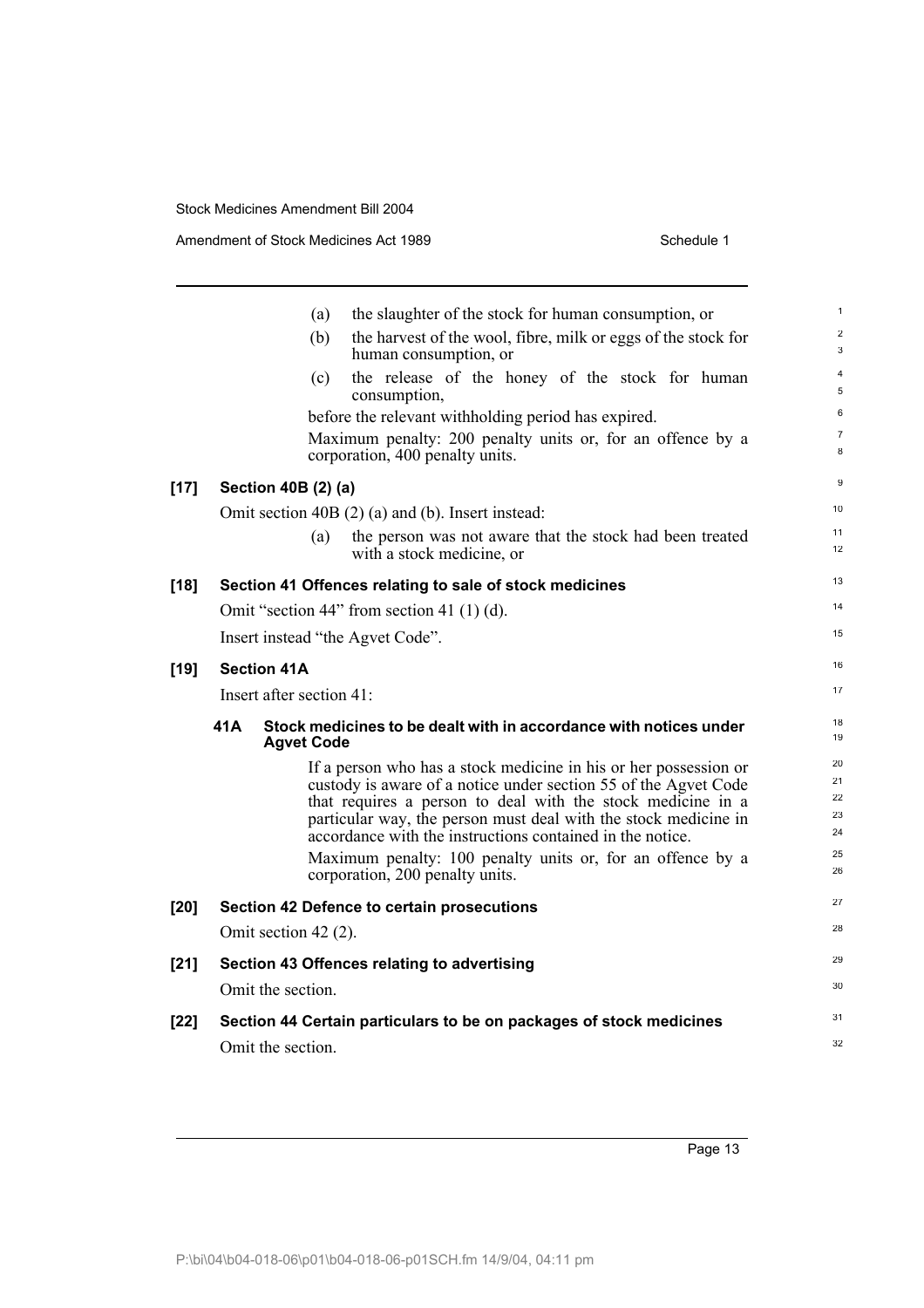Schedule 1 Amendment of Stock Medicines Act 1989

| $[23]$ |                       |     | Section 45 Certain matter prohibited in relation to stock medicines                                                                                  | $\mathbf{1}$        |
|--------|-----------------------|-----|------------------------------------------------------------------------------------------------------------------------------------------------------|---------------------|
|        | Omit the section.     |     |                                                                                                                                                      | $\overline{2}$      |
| $[24]$ |                       |     | Section 46 Supply and use bans and recall orders                                                                                                     | 3                   |
|        |                       |     | Omit section 46 (1). Insert instead:                                                                                                                 | 4                   |
|        | (1)                   |     | The Director-General may make an order under this section if the                                                                                     | 5                   |
|        |                       |     | Director-General believes on reasonable grounds that the                                                                                             | 6<br>$\overline{7}$ |
|        |                       |     | administration or application of a stock medicine or a stock<br>medicine of a particular class:                                                      | 8                   |
|        |                       | (a) | is likely to endanger the health of the public, consumers of                                                                                         | 9<br>10             |
|        |                       |     | food or produce derived from stock or<br>persons<br>administering or applying the stock medicine, or                                                 | 11                  |
|        |                       | (b) | is likely to cause undue hazard to the environment, or                                                                                               | 12                  |
|        |                       | (c) | is likely to make stock ill, or                                                                                                                      | 13                  |
|        |                       | (d) | is likely to have an adverse effect on trade, or the                                                                                                 | 14<br>15            |
|        |                       |     | promotion of trade, in stock or a product derived from<br>stock, or                                                                                  | 16                  |
|        |                       | (e) | is likely to impede the control or eradication of diseases or<br>pests affecting stock, or                                                           | 17<br>18            |
|        |                       | (f) | is likely to impede the control or reduction of populations<br>of pests, including bacterial organisms, that are resistant to<br>stock medicines, or | 19<br>20<br>21      |
|        |                       | (g) | is inappropriate in a particular area because of local<br>climatic or soil conditions.                                                               | 22<br>23            |
| $[25]$ | <b>Section 46 (2)</b> |     |                                                                                                                                                      | 24                  |
|        |                       |     | Insert at the end of section 46 (2) (c):                                                                                                             | 25                  |
|        |                       |     | , or                                                                                                                                                 | 26                  |
|        |                       | (d) | provide for exemptions from the operation of the order.                                                                                              | 27                  |
| $[26]$ | <b>Section 46 (3)</b> |     |                                                                                                                                                      | 28                  |
|        |                       |     | Omit section 46 $(3)$ and $(4)$ . Insert instead:                                                                                                    | 29                  |
|        | (3)                   |     | An order under this section:                                                                                                                         | 30                  |
|        |                       | (a) | is to be published in the Gazette and in some other manner                                                                                           | 31                  |
|        |                       |     | that, in the opinion of the Director-General, is most likely                                                                                         | 32<br>33            |
|        |                       |     | to bring it to the attention of the persons who will be<br>affected by it, and                                                                       | 34                  |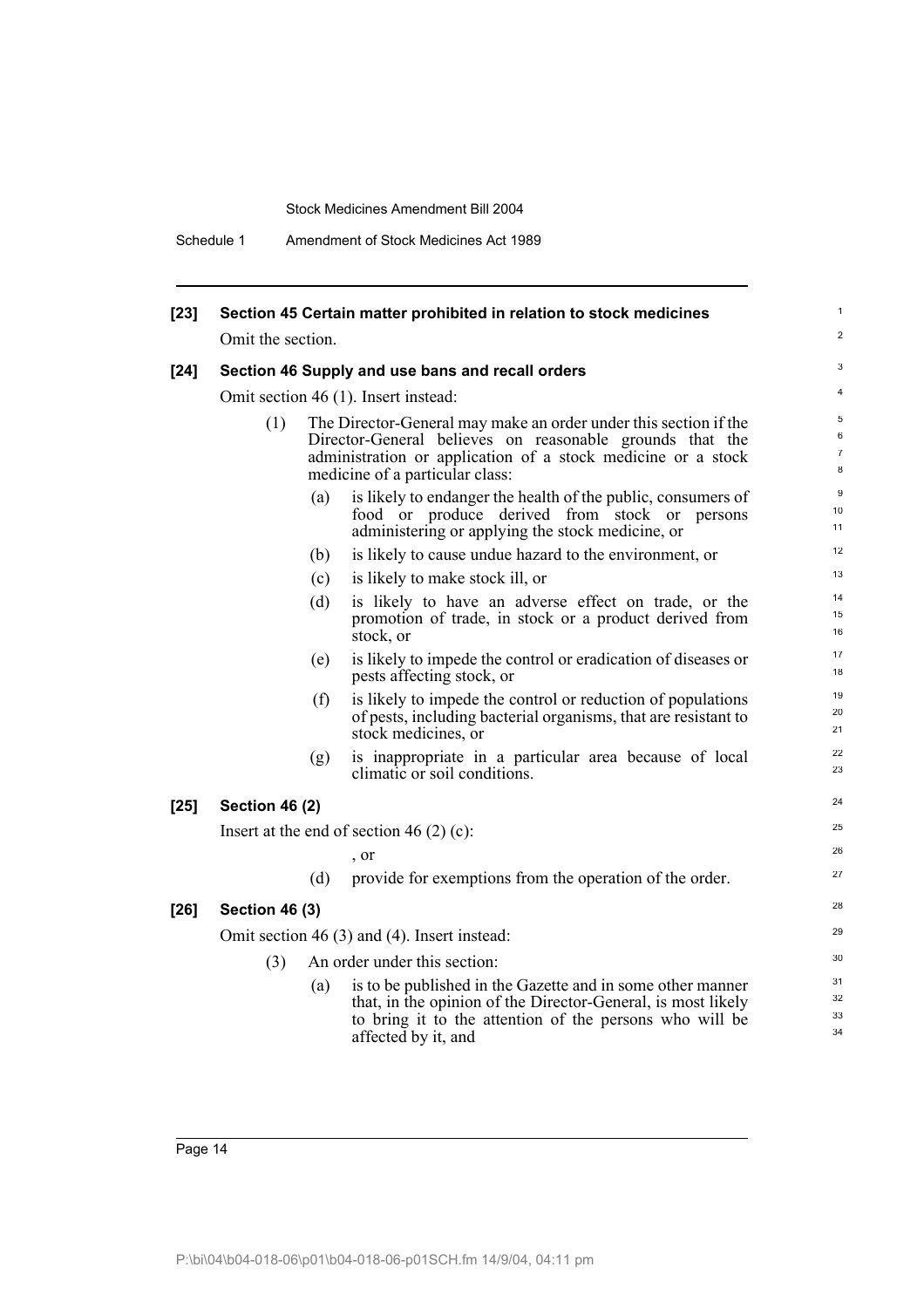[27]

[30]

[31]

Amendment of Stock Medicines Act 1989 Schedule 1

|        |                                 | (b)  | if it applies to a named person (whether or not it also<br>applies in any respect generally or to a specified class of<br>persons) is to be served on the named person, and    | 1<br>$\overline{2}$<br>3 |
|--------|---------------------------------|------|--------------------------------------------------------------------------------------------------------------------------------------------------------------------------------|--------------------------|
|        |                                 | (c)  | may relate to a registered stock medicine or<br>an<br>unregistered stock medicine.                                                                                             | 5                        |
| $[27]$ | <b>Section 46 (6)</b>           |      |                                                                                                                                                                                | 6                        |
|        |                                 |      | Omit the subsection. Insert instead:                                                                                                                                           | $\overline{7}$           |
|        | (6)                             |      | A person must not, without reasonable excuse, contravene an<br>order under this section.                                                                                       | 8<br>9                   |
|        |                                 |      | Maximum penalty: 200 penalty units or, for an offence by a<br>corporation, 400 penalty units.                                                                                  | 10<br>11                 |
| [28]   |                                 |      | <b>Section 48 Authorisation of inspectors</b>                                                                                                                                  | 12                       |
|        |                                 |      | Insert at the end of the section:                                                                                                                                              | 13                       |
|        | (2)                             |      | An authorisation under this section may be given unconditionally                                                                                                               | 14                       |
|        |                                 |      | or subject to conditions specified in the relevant order.                                                                                                                      | 15                       |
| [29]   |                                 |      | <b>Section 49 Authorisation of analysts</b>                                                                                                                                    | 16                       |
|        | Insert after section 49 $(1)$ : |      |                                                                                                                                                                                | 17                       |
|        | (1A)                            |      | An authorisation under this section may be given unconditionally<br>or subject to conditions specified in the relevant order.                                                  | 18<br>19                 |
| [30]   |                                 |      | <b>Section 50 Powers of inspectors</b>                                                                                                                                         | 20                       |
|        |                                 |      | Omit section 50 (1) (b1). Insert instead:                                                                                                                                      | 21                       |
|        |                                 | (b1) | require the production of any record or document required<br>to be kept under this Act, the regulations or a permit, order<br>or authority in force under this Act,            | 22<br>23<br>24           |
|        |                                 | (b2) | examine any such records or documents, make copies of<br>them or any part of them and, for that purpose, take away<br>and retain them or any part of them for such time as may | 25<br>26<br>27<br>28     |
|        |                                 |      | be reasonably necessary,                                                                                                                                                       |                          |
| [31]   | Section 50 (1) (e)              |      |                                                                                                                                                                                | 29                       |
|        |                                 |      | Omit "section 32, 34 or 46". Insert instead "this Act".                                                                                                                        | 30                       |
| [32]   |                                 |      | <b>Section 60 Proceedings for offences</b>                                                                                                                                     | 31                       |
|        |                                 |      | Omit "50 penalty units" from section 60 (2). Insert instead "100 penalty units".                                                                                               | 32                       |
|        |                                 |      |                                                                                                                                                                                |                          |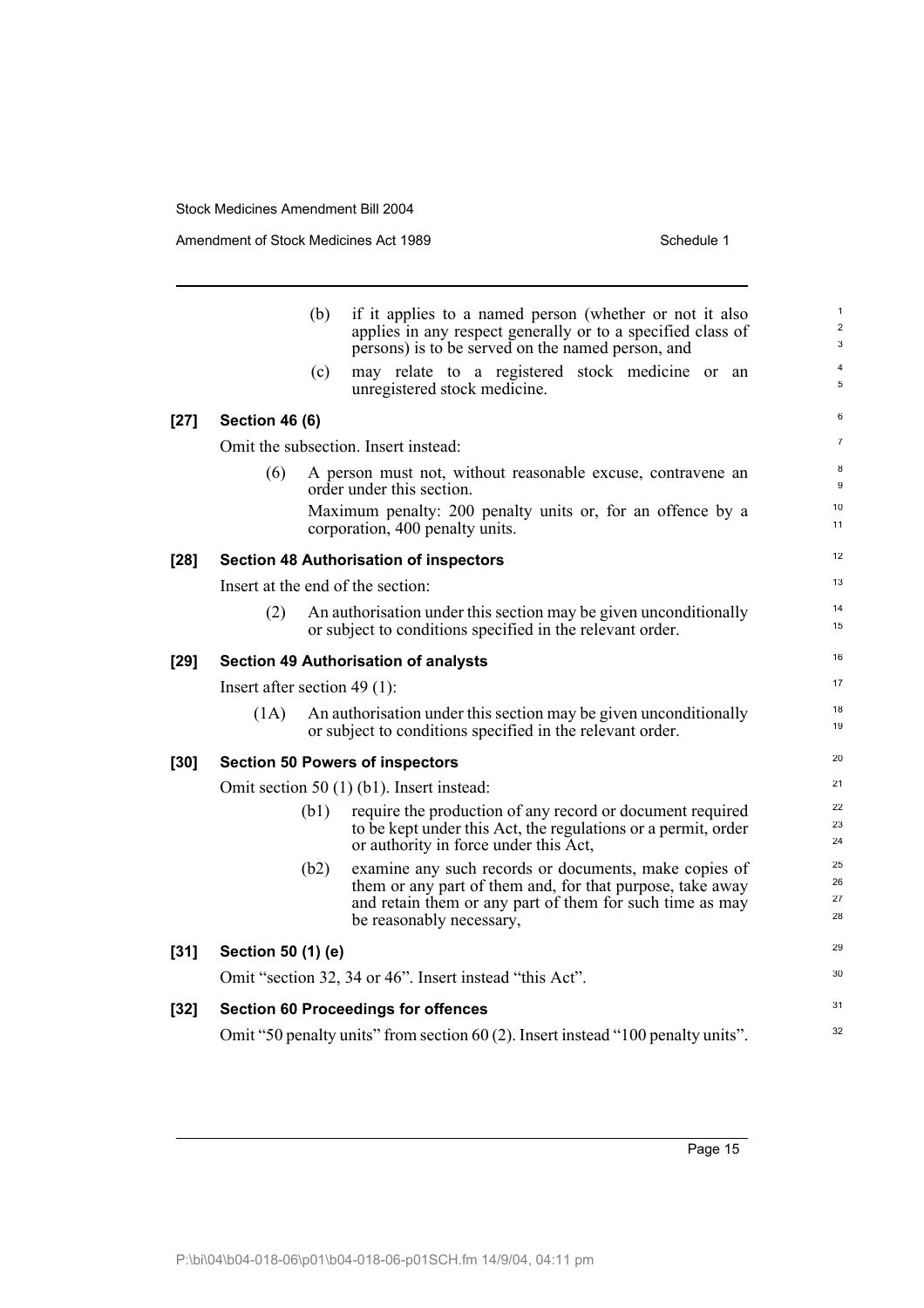Schedule 1 Amendment of Stock Medicines Act 1989

# **[33] Section 60 (5) and (6)**

Omit the subsections.

# **[34] Section 60A**

Insert after section 60:

### **60A Penalty notices**

(1) An authorised officer may serve a penalty notice on a person if it appears to the officer that the person has committed an offence against this Act or the regulations, being an offence prescribed by the regulations as a penalty notice offence.

1  $\overline{2}$ 

- (2) A penalty notice is a notice to the effect that, if the person served does not wish to have the matter determined by a court, the person can pay, within the time and to the person specified in the notice, the amount of the penalty prescribed by the regulations for the offence if dealt with under this section.
- (3) A penalty notice may be served personally or by post.
- (4) If the amount of penalty prescribed for an alleged offence is paid under this section, no person is liable to any further proceedings for the alleged offence.
- (5) Payment under this section is not to be regarded as an admission of liability for the purpose of, and does not in any way affect or prejudice, any civil claim, action or proceeding arising out of the same occurrence.
- (6) The regulations may:
	- (a) prescribe an offence for the purposes of this section by specifying the offence or by referring to the provision creating the offence, and
	- (b) prescribe the amount of penalty payable for the offence if dealt with under this section, and
	- (c) prescribe different amounts of penalties for different offences or classes of offences.
- (7) The amount of a penalty prescribed under this section for an offence is not to exceed the maximum amount of penalty that could be imposed for the offence by a court.
- (8) This section does not limit the operation of any other provision of, or made under, this or any other Act relating to proceedings that may be taken in respect of offences.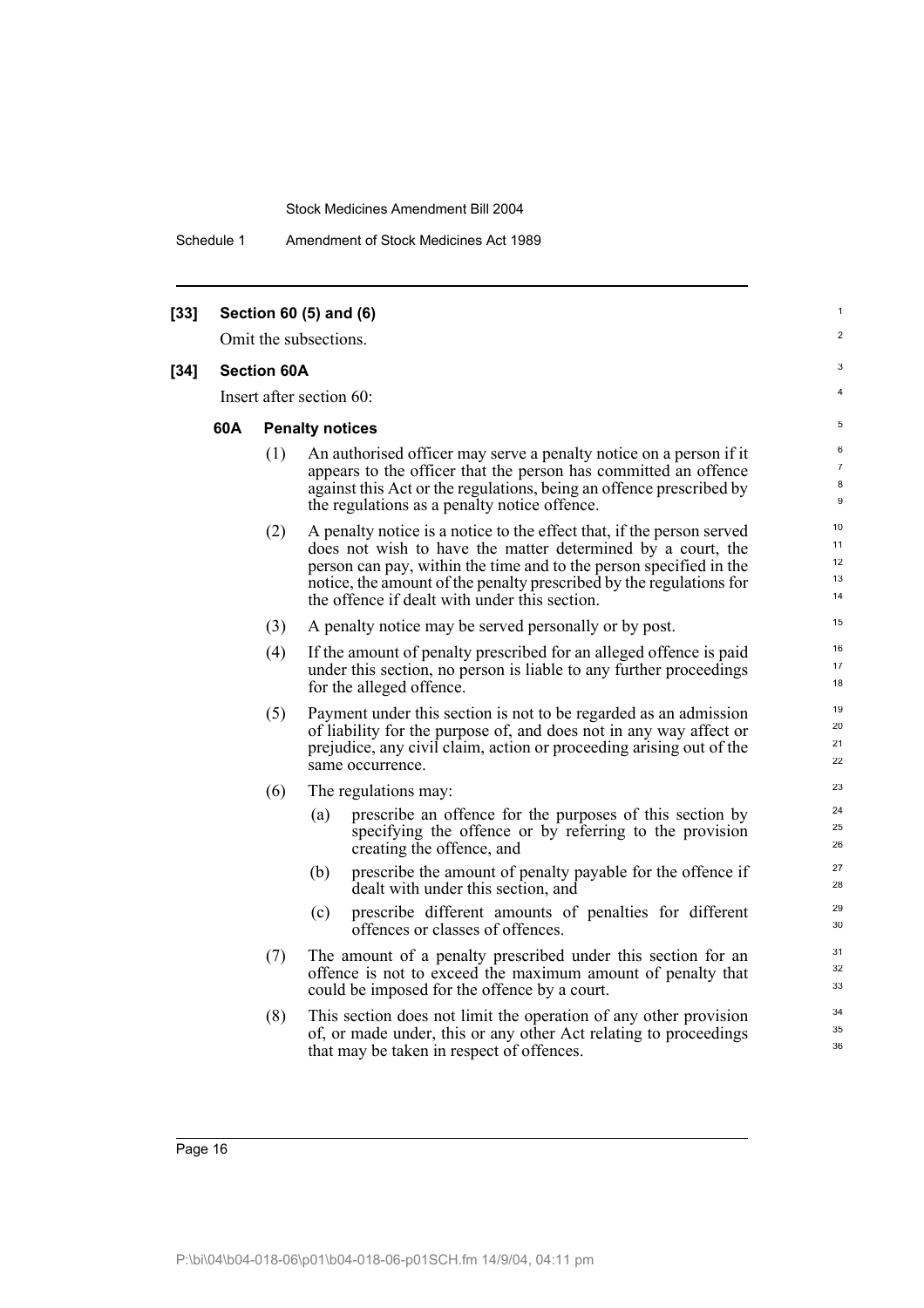|      | (9)               | In this section, <i>authorised officer</i> means a person authorised in<br>writing by the Director-General as an authorised officer for the<br>purposes of this section and includes a police officer. | $\mathbf{1}$<br>$\overline{2}$<br>3 |
|------|-------------------|--------------------------------------------------------------------------------------------------------------------------------------------------------------------------------------------------------|-------------------------------------|
| [35] |                   | Section 61 Certificate of registration or non-registration                                                                                                                                             | 4                                   |
|      | Omit the section. |                                                                                                                                                                                                        | 5                                   |
| [36] |                   | <b>Section 63 Refund of fees</b>                                                                                                                                                                       | 6                                   |
|      | Omit the section. |                                                                                                                                                                                                        | $\overline{7}$                      |
| [37] |                   | <b>Section 65 Regulations</b>                                                                                                                                                                          | 8                                   |
|      |                   | Omit section $65(2)$ (e).                                                                                                                                                                              | 9                                   |
| [38] |                   | Section 67 Repeal of regulations and form                                                                                                                                                              | 10                                  |
|      | Omit the section. |                                                                                                                                                                                                        | 11                                  |
| [39] |                   | <b>Schedule 1 Provisions relating to Stock Medicines Board</b>                                                                                                                                         | 12                                  |
|      |                   | Omit the Schedule.                                                                                                                                                                                     | 13                                  |
| [40] |                   | Schedule 2, heading                                                                                                                                                                                    | 14                                  |
|      |                   | Omit "and transitional".                                                                                                                                                                               | 15                                  |
|      |                   | Insert instead ", transitional and other".                                                                                                                                                             | 16                                  |
| [41] |                   | Schedule 2, clause 2 (1)                                                                                                                                                                               | 17                                  |
|      |                   | Insert at the end of the subclause:                                                                                                                                                                    | 18                                  |
|      |                   | <b>Stock Medicines Amendment Act 2004</b>                                                                                                                                                              | 19                                  |
| [42] |                   | Schedule 2, Parts 2, 3 and 4                                                                                                                                                                           | 20                                  |
|      | Omit the Parts.   |                                                                                                                                                                                                        | 21                                  |
| [43] |                   | Schedule 2, Part 5                                                                                                                                                                                     | 22                                  |
|      |                   | Insert in appropriate order:                                                                                                                                                                           | 23                                  |
|      | Part 5            | Provisions consequent on enactment of                                                                                                                                                                  | 24                                  |
|      |                   | <b>Stock Medicines Amendment Act 2004</b>                                                                                                                                                              | 25                                  |
|      | 17                | <b>Stock Medicines Board</b>                                                                                                                                                                           | 26                                  |
|      | (1)               | The Stock Medicines Board established under Part 4 of this Act                                                                                                                                         | 27                                  |
|      |                   | before its repeal by the Stock Medicines Amendment Act 2004 is<br>dissolved.                                                                                                                           | 28<br>29                            |
|      |                   |                                                                                                                                                                                                        |                                     |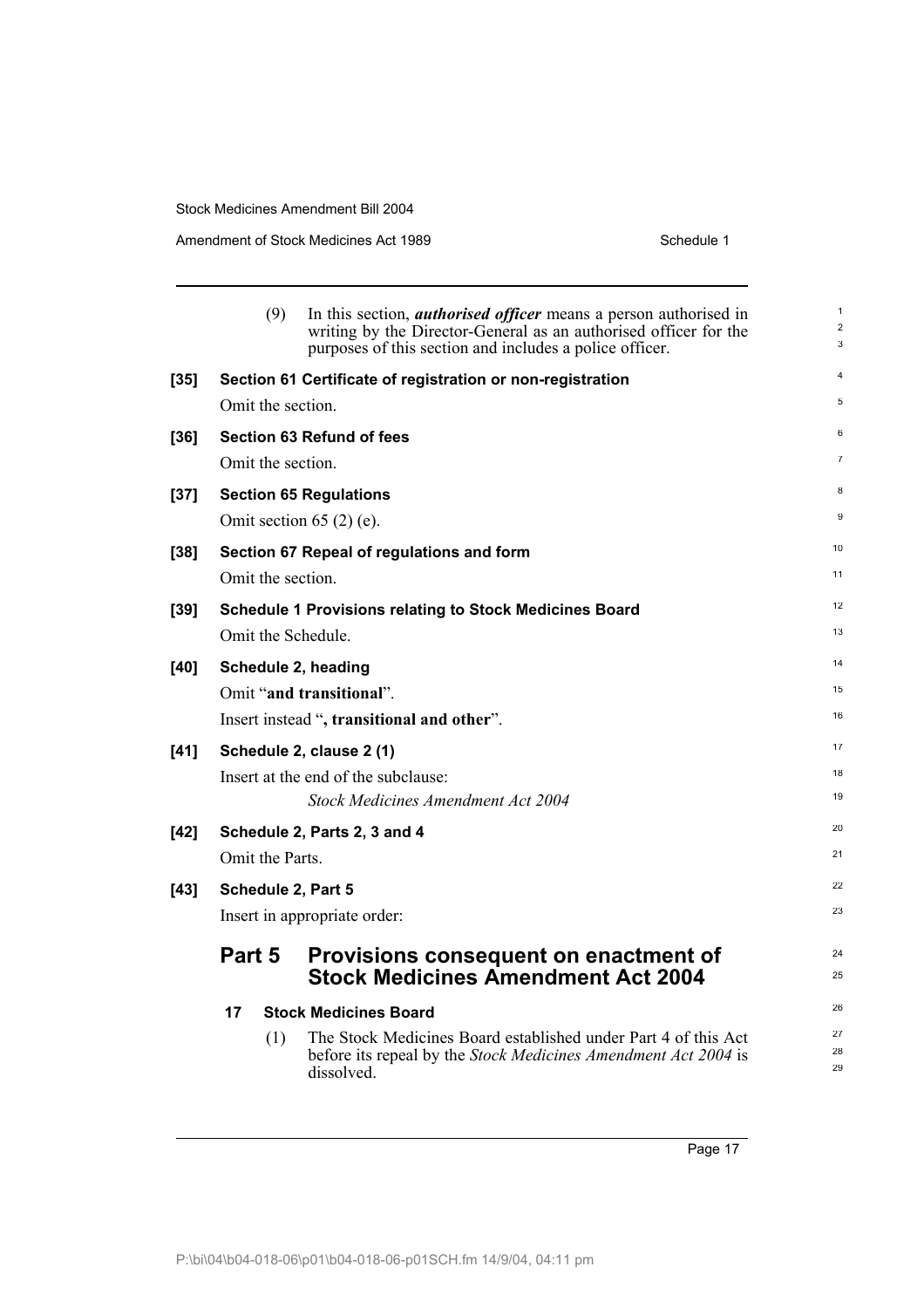Schedule 1 Amendment of Stock Medicines Act 1989

**18 Repeal of orders**

|    | (2)                     | The persons holding office as members of the Stock Medicines<br>Board immediately before the commencement of this clause:               |
|----|-------------------------|-----------------------------------------------------------------------------------------------------------------------------------------|
|    | (a)                     | cease to hold office as such on that commencement, and                                                                                  |
|    | (b)                     | are not entitled to any compensation for ceasing to hold<br>office because of the operation of this clause.                             |
| 18 | <b>Repeal of orders</b> |                                                                                                                                         |
|    |                         | On the repeal of section 34 by the Stock Medicines Amendment<br>Act 2004, any order made under that section and in force is<br>revoked. |
| 19 |                         | <b>Proceedings for offences</b>                                                                                                         |
|    |                         | The amendment of section 60 by the Stock Medicines Amendment<br>Act 2004 extends to offences committed before the                       |

*Act 2004* extends to offences committed before the commencement of the amendment but does not affect any proceedings commenced before that commencement and not finally determined at that commencement.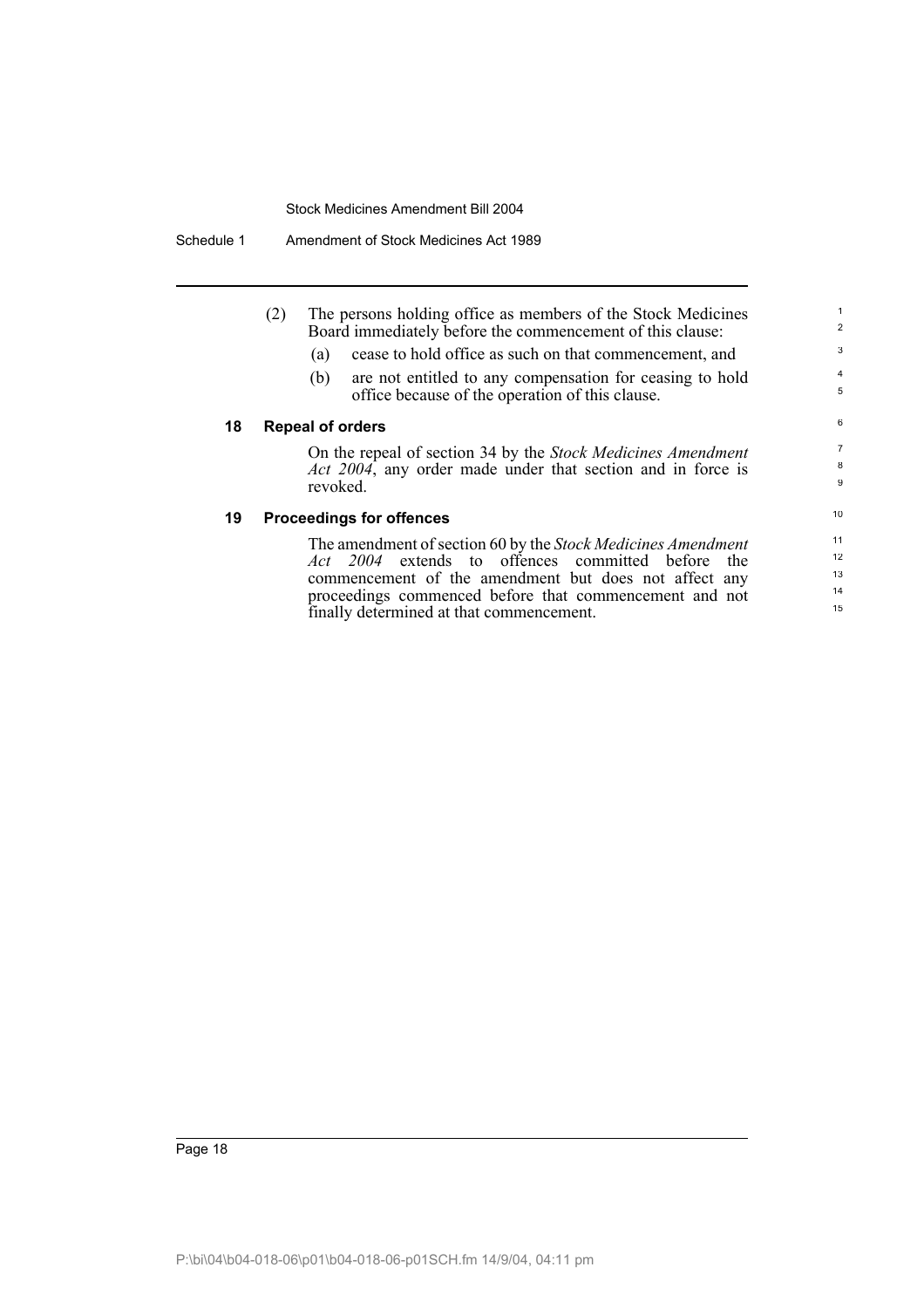Consequential amendment of Acts Schedule 2

<span id="page-26-0"></span>

|       | <b>Schedule 2</b><br><b>Consequential amendment of Acts</b>                                                       | 1              |
|-------|-------------------------------------------------------------------------------------------------------------------|----------------|
|       | (Section 4)                                                                                                       | $\overline{2}$ |
| 2.1   | <b>Fines Act 1996 No 99</b>                                                                                       | 3              |
|       | Schedule 1 Statutory provisions under which penalty notices issued                                                | 4              |
|       | Insert in alphabetical order of names of Acts:                                                                    | 5              |
|       | Stock Medicines Act 1989, section 60A                                                                             | 6              |
| 2.2   | Stock Medicines Act 1989 No 182                                                                                   | $\overline{7}$ |
| [1]   | <b>Section 3 Definitions</b>                                                                                      | 8              |
|       | Omit "veterinary surgeon" from the definition of <i>prescribe</i> in section 3 (1).                               | 9              |
|       | Insert instead "veterinary practitioner".                                                                         | 10             |
| [2]   | Section 3 (1)                                                                                                     | 11             |
|       | Omit the definition of <i>veterinary surgeon</i> . Insert instead:                                                | 12             |
|       | veterinary practitioner has the same meaning as in the<br>Veterinary Practice Act 2003.                           | 13<br>14       |
| $[3]$ | Sections 6A (1) and 39B (1)                                                                                       | 15             |
|       | Omit "veterinary surgeons" wherever occurring.                                                                    | 16             |
|       | Insert instead "veterinary practitioners".                                                                        | 17             |
| [4]   | Sections 6A (2) and (4), 36A (3) (a), 37 (1), 39A (1) and (2), 39B (2), 39C, 39D (1)-(3), 39E, 39F, 40 and 41 (2) | 18<br>19       |
|       | Omit "veterinary surgeon" wherever occurring.                                                                     | 20             |
|       | Insert instead "veterinary practitioner".                                                                         | 21             |
| [5]   | Section 6A (4)                                                                                                    | 22             |
|       | Omit "veterinary surgeon". Insert instead "veterinary practitioner".                                              | 23             |
| [6]   | Sections 39A (1) (a) and (2) (a) and 39D (3)                                                                      | 24             |
|       | Omit "veterinary surgeon's" wherever occurring.                                                                   | 25             |
|       | Insert instead "veterinary practitioner's".                                                                       | 26             |